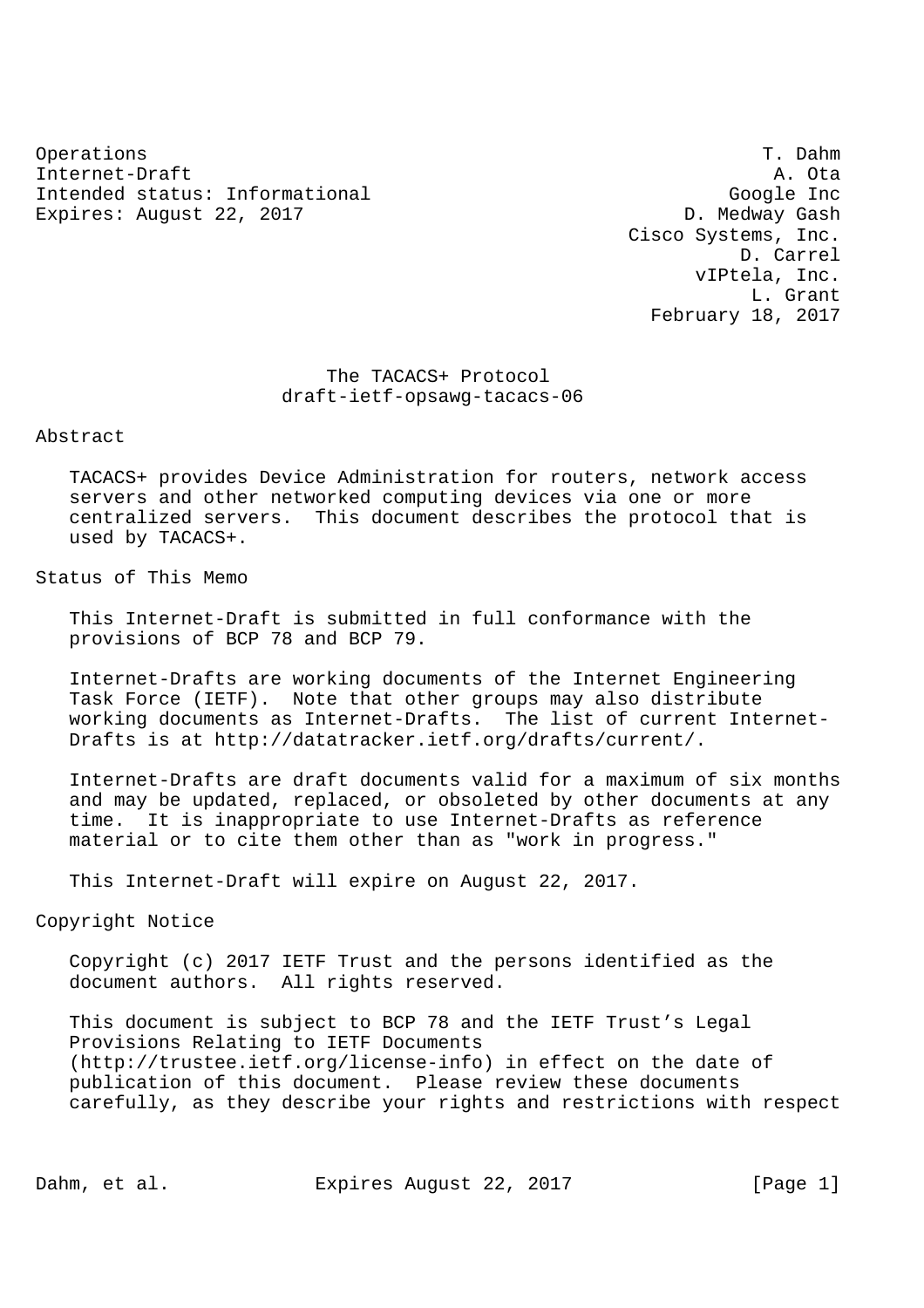to this document. Code Components extracted from this document must include Simplified BSD License text as described in Section 4.e of the Trust Legal Provisions and are provided without warranty as described in the Simplified BSD License.

 This document may contain material from IETF Documents or IETF Contributions published or made publicly available before November 10, 2008. The person(s) controlling the copyright in some of this material may not have granted the IETF Trust the right to allow modifications of such material outside the IETF Standards Process. Without obtaining an adequate license from the person(s) controlling the copyright in such materials, this document may not be modified outside the IETF Standards Process, and derivative works of it may not be created outside the IETF Standards Process, except to format it for publication as an RFC or to translate it into languages other than English.

## Table of Contents

| 1.    | Introduction $\ldots \ldots \ldots \ldots \ldots \ldots \ldots \ldots$                                                                                                                                                                         | 3              |
|-------|------------------------------------------------------------------------------------------------------------------------------------------------------------------------------------------------------------------------------------------------|----------------|
| $2$ . |                                                                                                                                                                                                                                                | $\overline{4}$ |
| 3.    | TACACS+ Connections and Sessions                                                                                                                                                                                                               | $\overline{4}$ |
| 3.1.  |                                                                                                                                                                                                                                                | $\overline{4}$ |
| 3.2.  |                                                                                                                                                                                                                                                | $\overline{4}$ |
| 3.3.  |                                                                                                                                                                                                                                                | 5              |
| 3.4.  |                                                                                                                                                                                                                                                | 5              |
| 3.5.  | Treatment of Enumerated Protocol Values                                                                                                                                                                                                        | 6              |
| 3.6.  |                                                                                                                                                                                                                                                | 7              |
| 3.7.  |                                                                                                                                                                                                                                                | 7              |
| 3.8.  | The TACACS+ Packet Header                                                                                                                                                                                                                      | 9              |
| 3.9.  | The TACACS+ Packet Body                                                                                                                                                                                                                        | 11             |
|       |                                                                                                                                                                                                                                                | 11             |
| 4.1.  | The Authentication START Packet Body                                                                                                                                                                                                           | 11             |
| 4.2.  | The Authentication REPLY Packet Body                                                                                                                                                                                                           | 14             |
|       | 4.3. The Authentication CONTINUE Packet Body                                                                                                                                                                                                   | 15             |
|       | 4.4. Description of Authentication Process                                                                                                                                                                                                     | 16             |
|       | 4.4.1. Version Behaviour                                                                                                                                                                                                                       | 17             |
|       | 4.4.2. Common Authentication Flows                                                                                                                                                                                                             | 17             |
|       | 4.4.3. Aborting an Authentication Session                                                                                                                                                                                                      | 21             |
| 5.    |                                                                                                                                                                                                                                                | 22             |
|       | 5.1. The Authorization REQUEST Packet Body                                                                                                                                                                                                     | 23             |
| 5.2.  | The Authorization REPLY Packet Body                                                                                                                                                                                                            | 26             |
|       | 6. Accounting<br>. The contract of the contract of the contract of the contract of the contract of the contract of the contract of the contract of the contract of the contract of the contract of the contract of the contract of the contrac | 27             |
| 6.1.  | The Account REQUEST Packet Body                                                                                                                                                                                                                | 28             |
|       | 6.2. The Accounting REPLY Packet Body                                                                                                                                                                                                          | 29             |
|       |                                                                                                                                                                                                                                                | 30             |
|       | 7.1. Authorization Attributes 31                                                                                                                                                                                                               |                |
|       | 7.2. Accounting Attributes                                                                                                                                                                                                                     | 34             |
|       |                                                                                                                                                                                                                                                |                |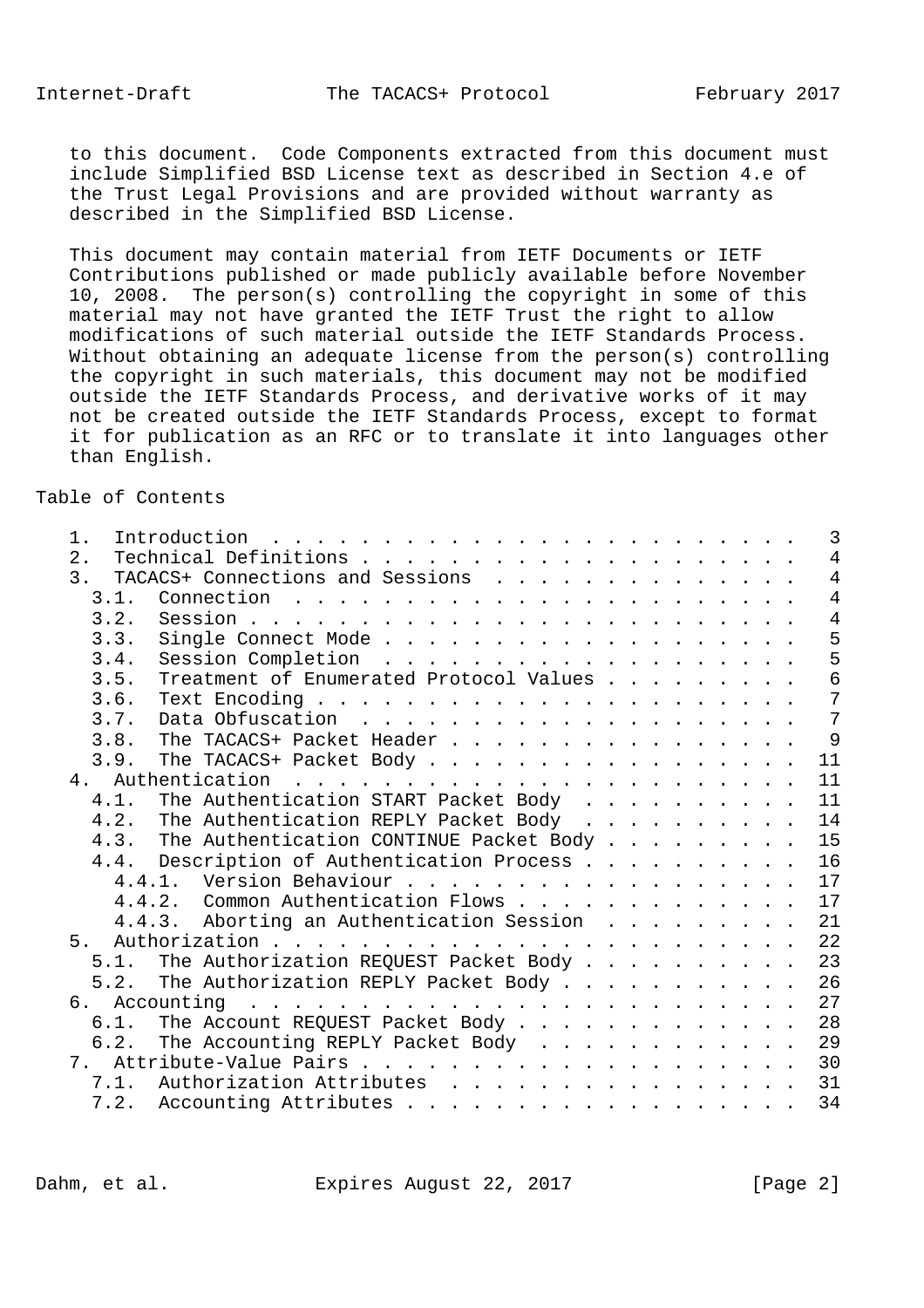|                                                       |  |  |  | 35  |
|-------------------------------------------------------|--|--|--|-----|
| 9. TACACS+ Security Considerations                    |  |  |  | 36  |
| 9.1. Security of The Protocol                         |  |  |  | 36  |
| 9.2. Security of Authentication Sessions 37           |  |  |  |     |
| 9.3. Security of Authorization Sessions 37            |  |  |  |     |
| Security of Accounting Sessions<br>9.4.               |  |  |  | 38  |
| 9.5. TACACS+ Deployment Recommendations 38            |  |  |  |     |
| 9.6. TACACS+ Client Implementation Recommendations 39 |  |  |  |     |
| 9.7. TACACS+ Server Implementation Recommendations 39 |  |  |  |     |
| 9.8. TACACS+ Security and Operational Concerns        |  |  |  | -40 |
|                                                       |  |  |  |     |
|                                                       |  |  |  |     |

## 1. Introduction

 Terminal Access Controller Access-Control System Plus (TACACS+) was originally conceived as a general Authentication, Authorization and Accounting protocol. It is primarily used today for Device Administration: authenticating access to network devices, providing central authorization of operations, and audit of those operations.

 A wide range of TACACS+ clients and servers are already deployed in the field. The TACACS+ protocol they are based on is defined in a draft document that was originally intended for IETF publication. This document is known as 'The Draft' [TheDraft].

 It is intended that all implementations which conform to this document will conform to 'The Draft'. However, attention is drawn to the following specific adjustments of the protocol specification from 'The Draft':

This document officially removes SENDPASS for security reasons.

 The normative description of Legacy features such as ARAP and outbound authentication have been removed, however the required enumerations are kept.

 The TACACS+ protocol separates the functions of Authentication, Authorization and Accounting. It allows for arbitrary length and content authentication exchanges, which will support any authentication mechanism to be utilized with TACACS+ clients. It is extensible to provide for site customization and future development features, and it uses TCP to ensure reliable delivery. The protocol allows the TACACS+ client to request very fine-grained access control and allows the server to respond to each component of that request.

 The separation of authentication, authorization and accounting is a fundamental component of the design of TACACS+. The distinction

Dahm, et al. **Expires August 22, 2017** [Page 3]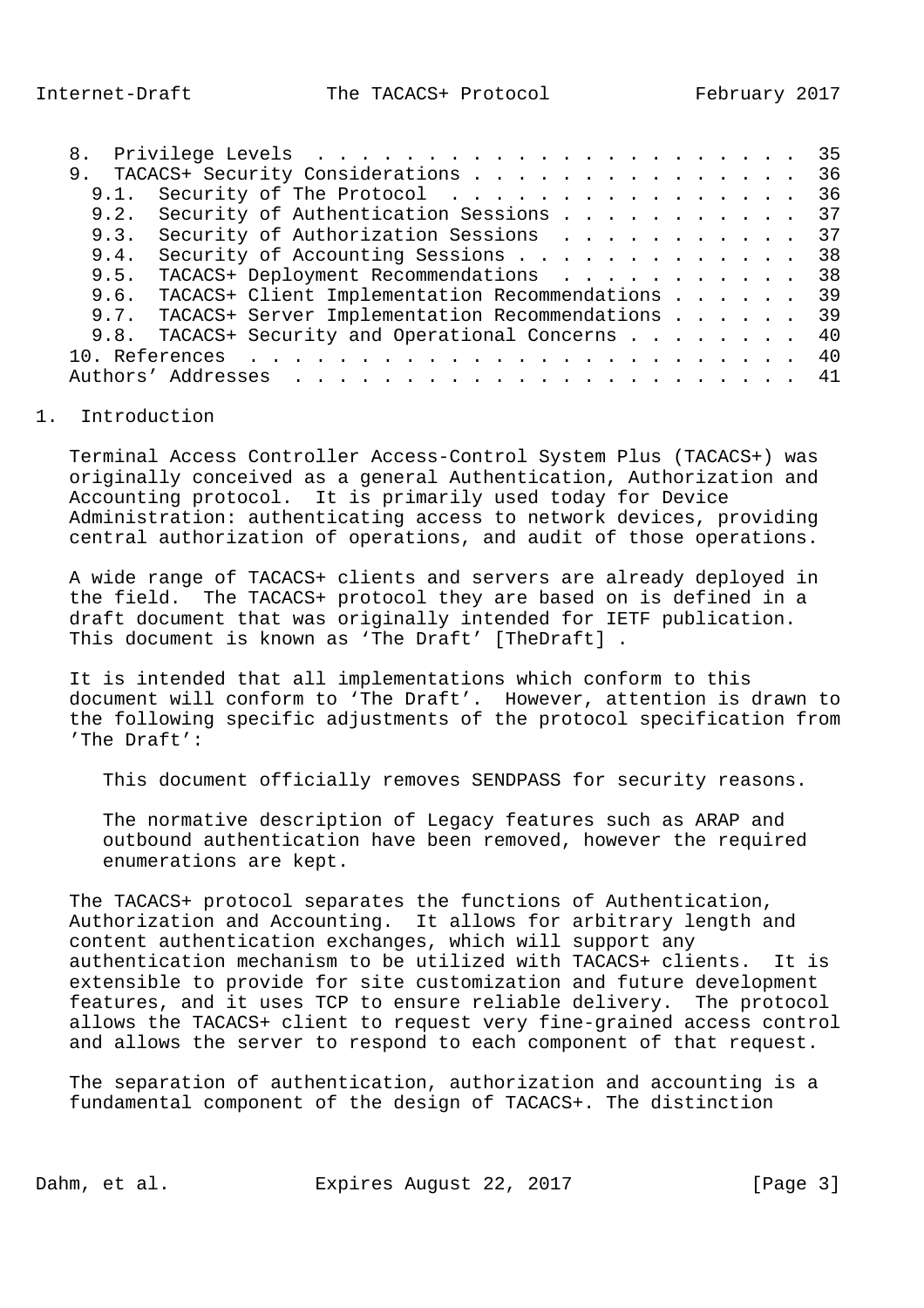between them is very important so this document will address each one separately. It is important to note that TACACS+ provides for all three, but an implementation or configuration is not required to employ all three. Each one serves a unique purpose that alone is useful, and together can be quite powerful.

 This document restricts itself to a description of the protocol that is used by TACACS+. It does not cover deployment or best practices.

2. Technical Definitions

 This section provides a few basic definitions that are applicable to this document

Client

 The client is any device, (often a Network Access Server) that provides access services. The clients usually provide a character mode front end and then allow the user to telnet or rlogin to another host. A client may also support protocol based access services.

## Server

 The server receives TACACS+ protocol requests, and replies according to its business model, in accordance with the flows defined in this document.

Packet

 All uses of the word packet in this document refer to TACACS+ protocol packets unless explicitly noted otherwise.

3. TACACS+ Connections and Sessions

## 3.1. Connection

 TACACS+ uses TCP for its transport. Server port 49 is allocated for TACACS+ traffic.

3.2. Session

 The concept of a session is used throughout this document. A TACACS+ session is a single authentication sequence, a single authorization exchange, or a single accounting exchange.

 An accounting and authorization session will consist of a single pair of packets (the request and its reply). An authentication session may involve an arbitrary number of packets being exchanged. The

Dahm, et al. Expires August 22, 2017 [Page 4]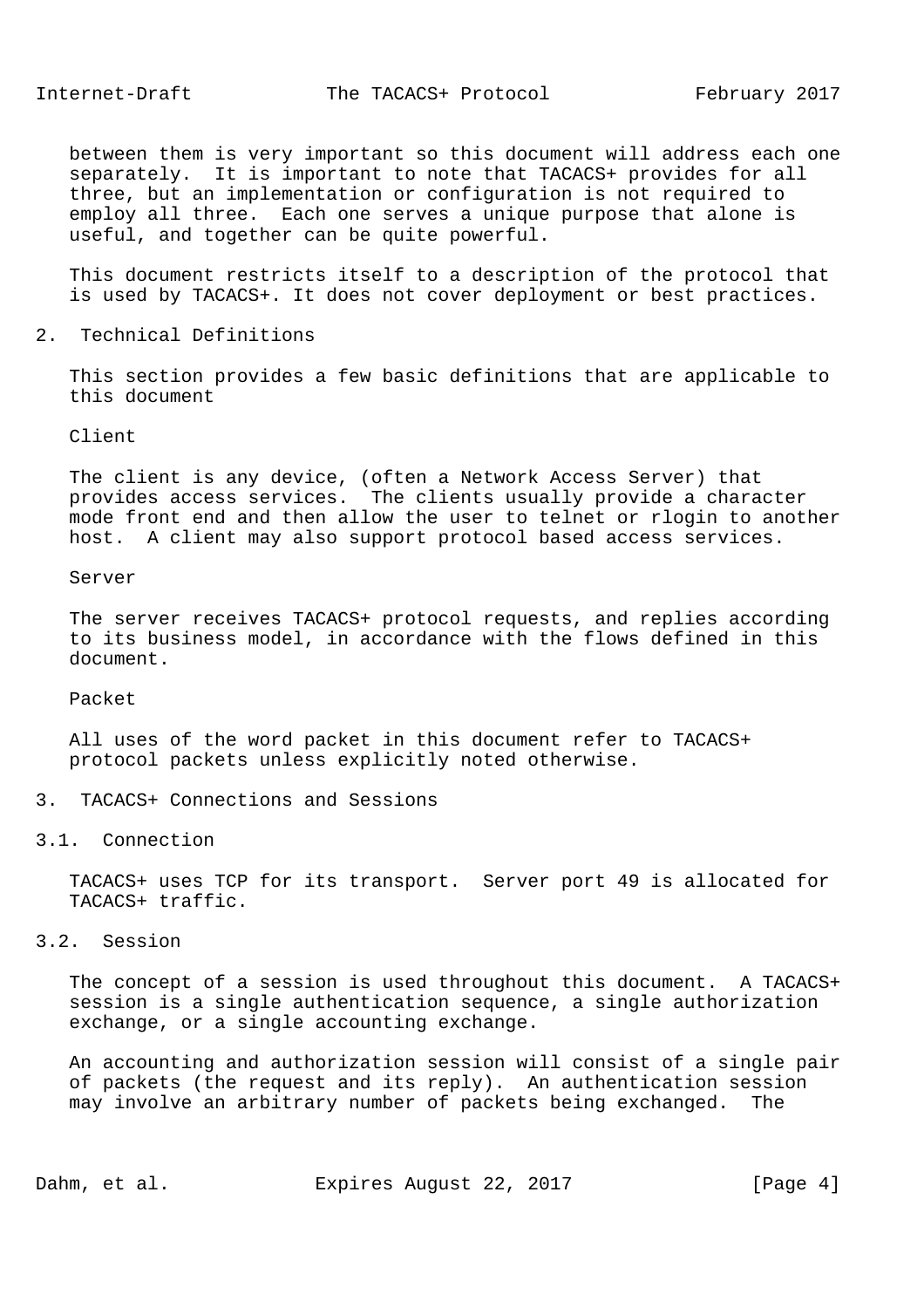session is an operational concept that is maintained between the TACACS+ client and server. It does not necessarily correspond to a given user or user action.

## 3.3. Single Connect Mode

 Single Connection Mode is intended to improve performance by allowing a client to multiplex multiple session on a single TCP connection.

The packet header contains the TAC PLUS SINGLE CONNECT FLAG used by the client and server to negotiate the use of Single Connect Mode.

 The client sets this flag, to indicate that it supports multiplexing TACACS+ sessions over a single TCP connection. The client MUST NOT send a second packet on a connection until single-connect status has been established.

 To indicate it will support Single Connect Mode, the server sets this flag in the first reply packet in response to the first request from a client. The server may set this flag even if the client does not set it, but the client may ignore the flag and close the connection after the session completes.

 The flag is only relevant for the first two packets on a connection, to allow the client and server to establish Single Connect Mode. This protocol does not define a procedure for changing Single Connect Mode after the first two packets.

 If single Connect Mode has not been established in the first two packets of a TCP connection, then both the client and the server close the connection at the end of the first session.

 The client negotiates single Connection Mode to improve efficiency. The server may refuse to allow Single connection Mode for the client. For example it may not fit the specific deployment to allocate a long lasting TCP connection to a specific client. Even if the server is configured to permit single Connection Mode for a specific client, the server may close the connection. For example: a server may be configured to time out a Single Connection Mode TCP Connection after a specific period of inactivity to preserve its resources. The client MUST accommodate such closures on a TCP session even after Single Conenction Mode has been established.

#### 3.4. Session Completion

 The REPLY packets defined for the packets types in the sections below (Authentication, Authorization and Accounting) contain a status field. The complete set of options for this field depend upon the

Dahm, et al. Expires August 22, 2017 [Page 5]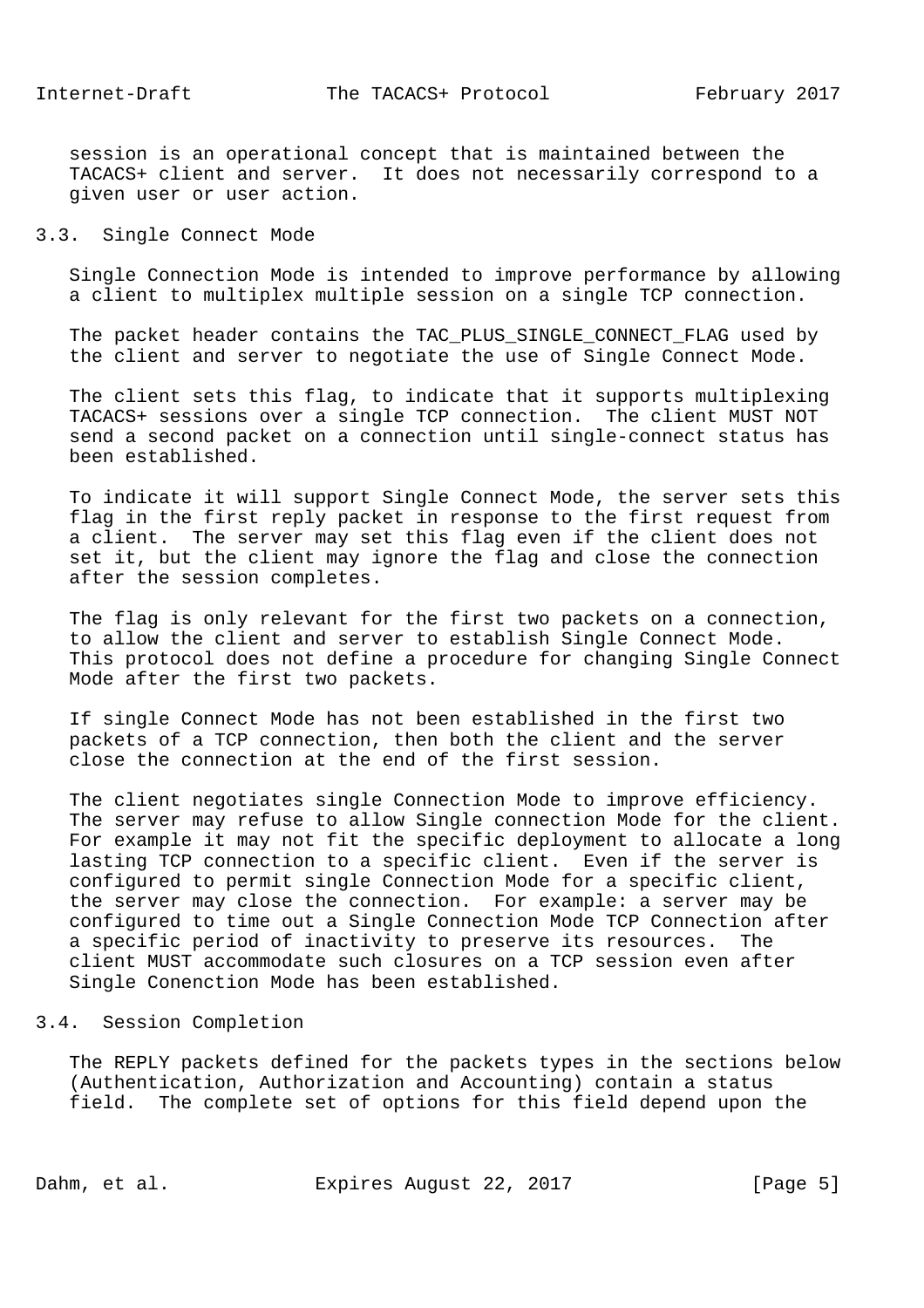packet type, but all three REPLY packet types define values representing PASS, ERROR and FAIL, which indicate the last packet of a regular session (one which is not aborted).

 The server responds with a PASS or a FAIL to indicate that the processing of the request completed and the client can apply the result (PASS or FAIL) to control the execution of the action which prompted the request to be sent to the server.

 The server responds with an ERROR to indicate that the processing of the request did not complete. The client can not apply the result and it MUST behave as if the server could not be connected to. For example, the client try alternative methods, if they are available, such as sending the request to a backup server, or using local configuration to determine whether the action which prompted the request should be executed.

 Refer to the section (Section 4.4.3) on Aborting Authentication Sessions for details on handling additional status options .

 When the session is complete, then the TCP connection should be handled as follows, according to whether Single Connect Mode was negotiated:

 If Single Connection Mode was not negotiated, then the connection should be closed

 If Single Connection Mode was enabled, then the connection SHOULD be left open (see section (Section 3.3) ), but may still be closed after a timeout period to preserve deployment resources

 If Single Connection Mode was enabled, but an ERROR occurred due to connection issues (such as an incorrect secret, see section (Section 3.7) ), then any further new sessions MUST NOT be accepted on the connection. If there are any sessions that have already been established then they MAY be completed. Once all active sessions are completed then the connection MUST be closed.

3.5. Treatment of Enumerated Protocol Values

 This document describes various enumerated values in the packet header and the headers for specific packet types. for example in the Authentication start packet type, this document defines the action field with three values TAC\_PLUS\_AUTHEN\_LOGIN, TAC\_PLUS\_AUTHEN\_CHPASS and TAC\_PLUS\_AUTHEN\_SENDAUTH.

 If the server does not implement one of the defined options in a packet that it receives, or it encounters an option that is not

Dahm, et al. **Expires August 22, 2017** [Page 6]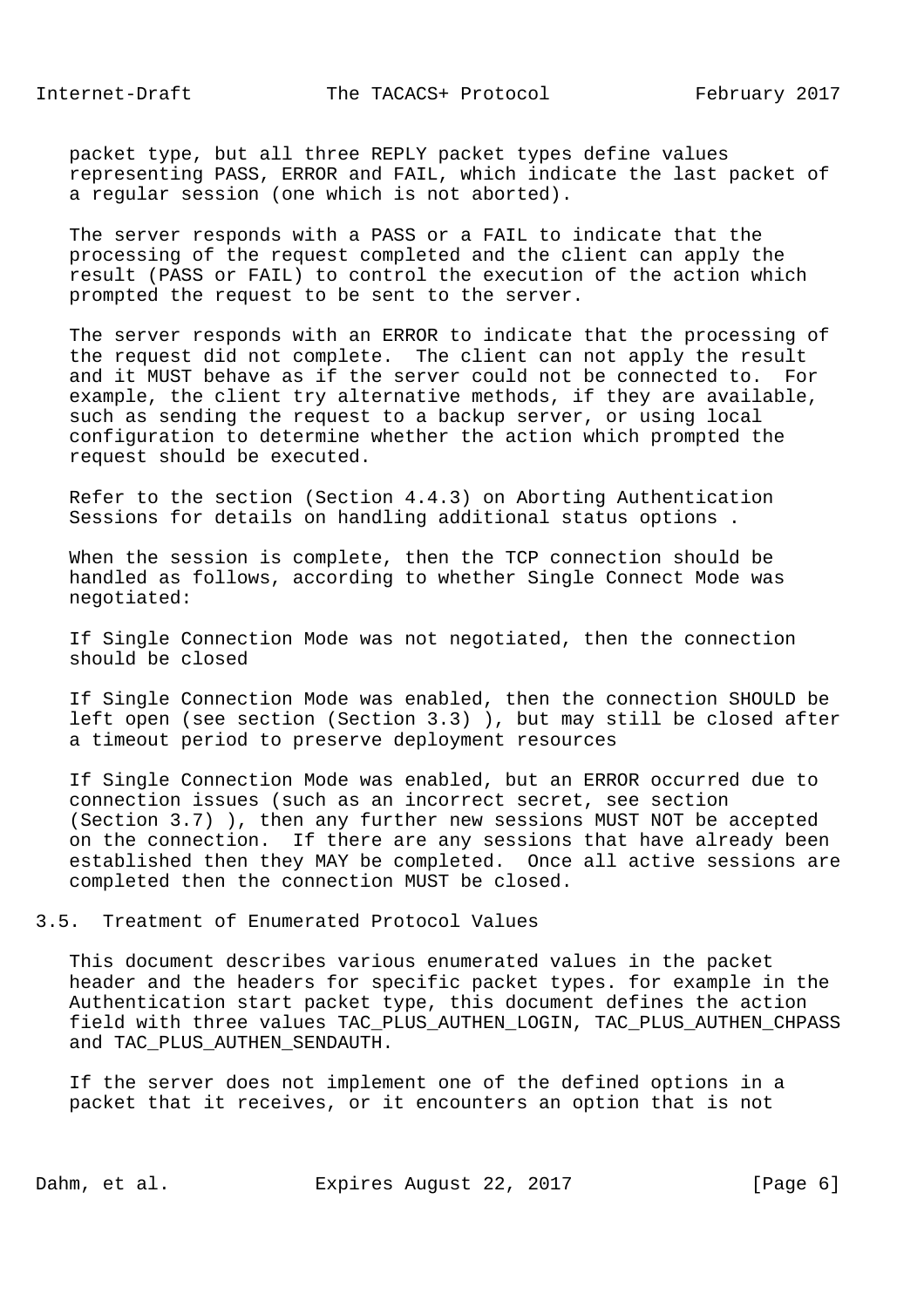listed in this document for a header field, then it should respond with a ERROR and terminate the session. This will allow the client to try a different option.

 If an error occurs but the type of the incoming packet cannot be determined, a packet with the identical cleartext header but with a sequence number incremented by one and the length set to zero MUST be returned to indicate an error.

#### 3.6. Text Encoding

 All text fields in TACACS+ MUST be US-ASCII, excepting special consideration given to user field and data fields used for passwords.

 To ensure interoperability of current deployments, the TACACS+ client and server MUST handle user fields and those data fields used for passwords as 8 bit octet strings. The deployment operator MUST ensure that consistent character encoding is applied. The encoding SHOULD be UTF-8, and other encodings outside US-ASCII SHOULD be deprecated.

# 3.7. Data Obfuscation

 The body of packets may be obfuscated. The following sections describe the obfuscation mechanism that is supported in the protocol. In 'The Draft' this process was actually referred to as Encryption, but by modern day standards the mechanims would not meet the requirements of an encryption mechanism.

 The obfuscation mechanism relies on a secret key, it is referring to a shared secret value that is known to both the client and the server. This document does not discuss the management and storage of those keys. It is an implementation detail of the server and client, as to whether they will maintain only one key, or a different key for each client or server with which they communicate. For security reasons, the latter options MUST be available, but it is a site dependent decision as to whether the use of separate keys is appropriate.

The flag field may be set as follows:

TAC\_PLUS\_UNENCRYPTED\_FLAG == 0x0

 In this case, the packet body is obfuscated by XOR-ing it byte-wise with a pseudo random pad.

ENCRYPTED  $\{data\} == data \land pseudo\_pad$ 

Dahm, et al. Expires August 22, 2017 [Page 7]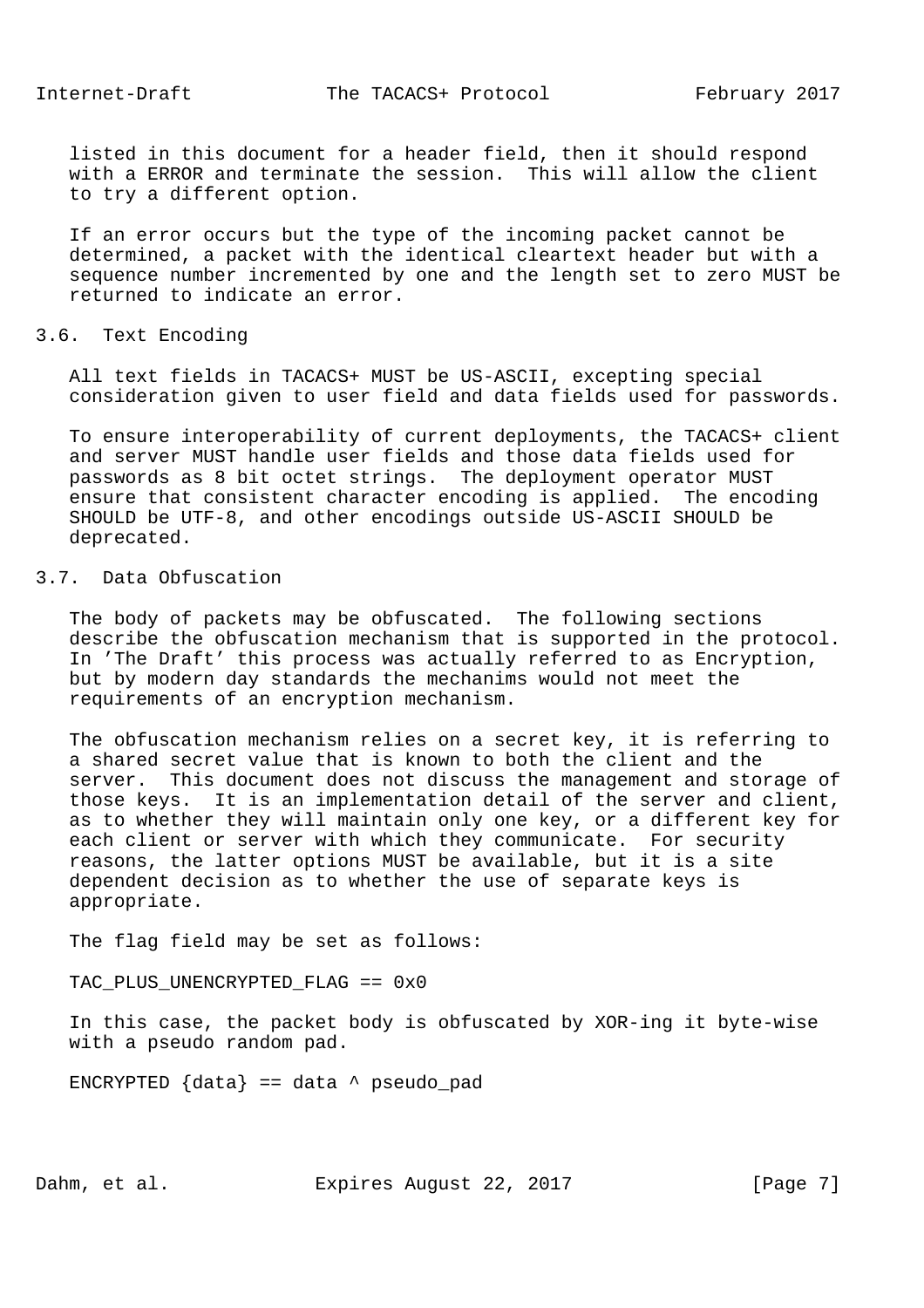The pad is generated by concatenating a series of MD5 hashes (each 16 bytes long) and truncating it to the length of the input data.

Whenever used in this document, MD5 refers to the "RSA Data Security, Inc. MD5 Message-Digest Algorithm" as specified in RFC 1321 [RFC1321] .

 $pseudo\_pad = {MD5_1$  [, $MD5_2$  [ ... , $MD5_n$ ]]} truncated to len(data)

The first MD5 hash is generated by concatenating the session id, the secret key, the version number and the sequence number and then running MD5 over that stream. All of those input values are available in the packet header, except for the secret key which is a shared secret between the TACACS+ client and server.

 The version number is the one byte concatenation of the major and minor version numbers.

The session id is used in network byte order.

 Subsequent hashes are generated by using the same input stream, but concatenating the previous hash value at the end of the input stream.

 $MD5_1 = MD5$  {session\_id, key, version, seq\_no}  $MD5_2 = MD5$  {session id, key, version, seq\_no, MD5\_1}  $\dots$  MD5\_n = MD5{session\_id, key, version, seq\_no, MD5\_n-1}

When a server detects that the secret(s) it has configured for the device mismatch, it MUST return ERROR. The handling of the TCP connection by the server is implementation independent.

TAC\_PLUS\_UNENCRYPTED\_FLAG == 0x1

 In this case, the entire packet body is in cleartext. Obfuscation and de-obfuscation are null operations. This method should be avoided unless absolutely required for debug purposes, when tooling does not permit de-obfuscation.

 If deployment is configured for obfuscating a connection then do no skip de-obfuscation simply because an incoming packet indicates that it is not obfuscated. If the flag is not set when expected, then it must be dropped.

 After a packet body is de-obfuscated, the lengths of the component values in the packet are summed. If the sum is not identical to the cleartext datalength value from the header, the packet MUST be discarded, and an error signalled. The underlying TCP connection MAY

Dahm, et al. **Expires August 22, 2017** [Page 8]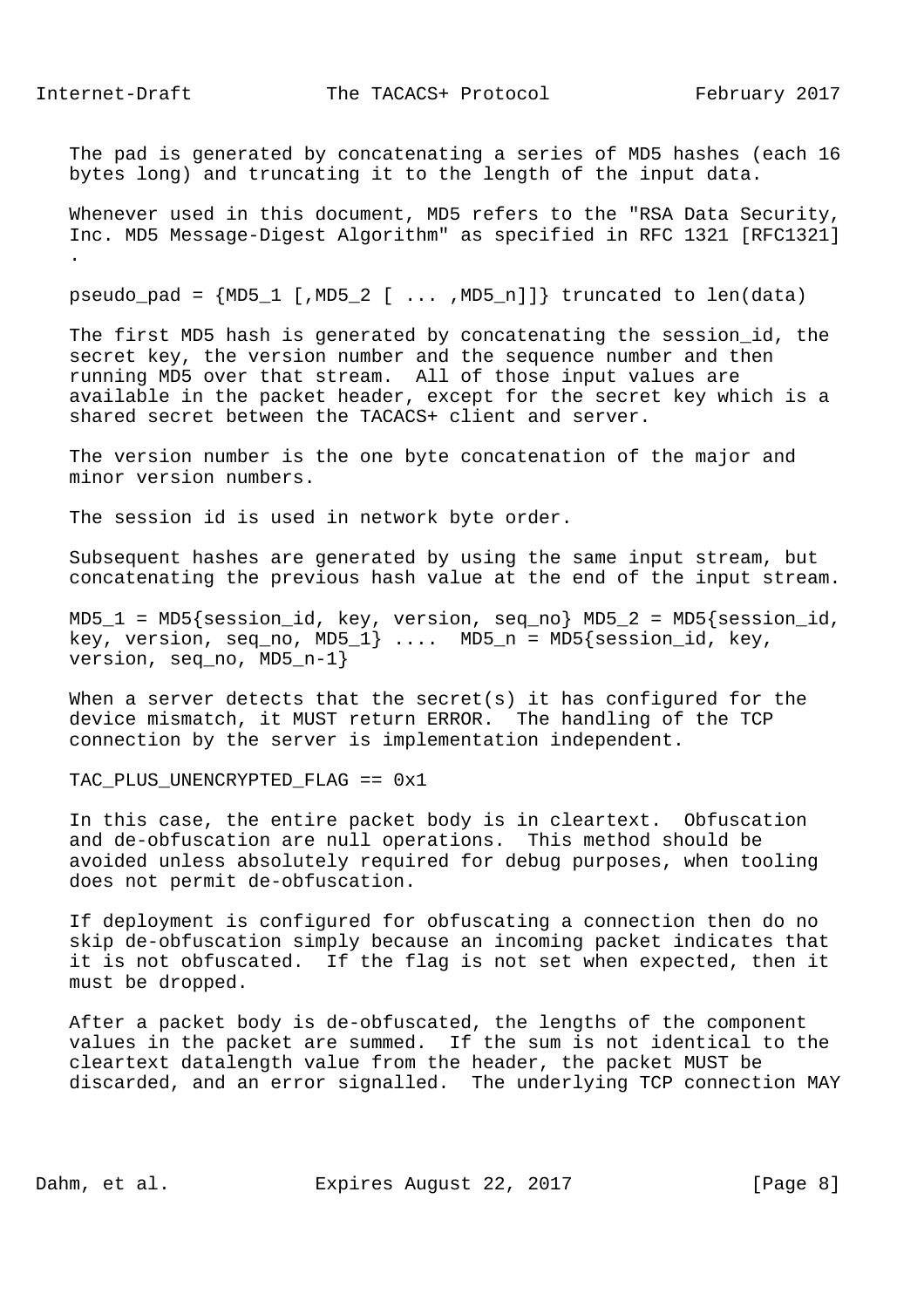also be closed, if it is not being used for other sessions in single connect mode.

 Commonly such failures are seen when the keys are mismatched between the client and the TACACS+ server.

 If an error must be declared but the type of the incoming packet cannot be determined, a packet with the identical cleartext header but with a sequence number incremented by one and the length set to zero MUST be returned to indicate an error.

3.8. The TACACS+ Packet Header

 All TACACS+ packets begin with the following 12 byte header. The header describes the remainder of the packet:

1 2 3 4 5 6 7 8 1 2 3 4 5 6 7 8 1 2 3 4 5 6 7 8 1 2 3 4 5 6 7 8

| minor<br>major<br>version version | type   | seq_no | flags |  |  |  |  |
|-----------------------------------|--------|--------|-------|--|--|--|--|
| session_id                        |        |        |       |  |  |  |  |
|                                   | length |        |       |  |  |  |  |

major\_version

This is the major TACACS+ version number.

```
 TAC_PLUS_MAJOR_VER := 0xc
```
minor\_version

The minor TACACS+ version number.

TAC\_PLUS\_MINOR\_VER\_DEFAULT := 0x0

TAC PLUS MINOR VER ONE := 0x1

type

This is the packet type. Legal values are:

```
 TAC_PLUS_AUTHEN := 0x01 (Authentication)
```
Dahm, et al. Expires August 22, 2017 [Page 9]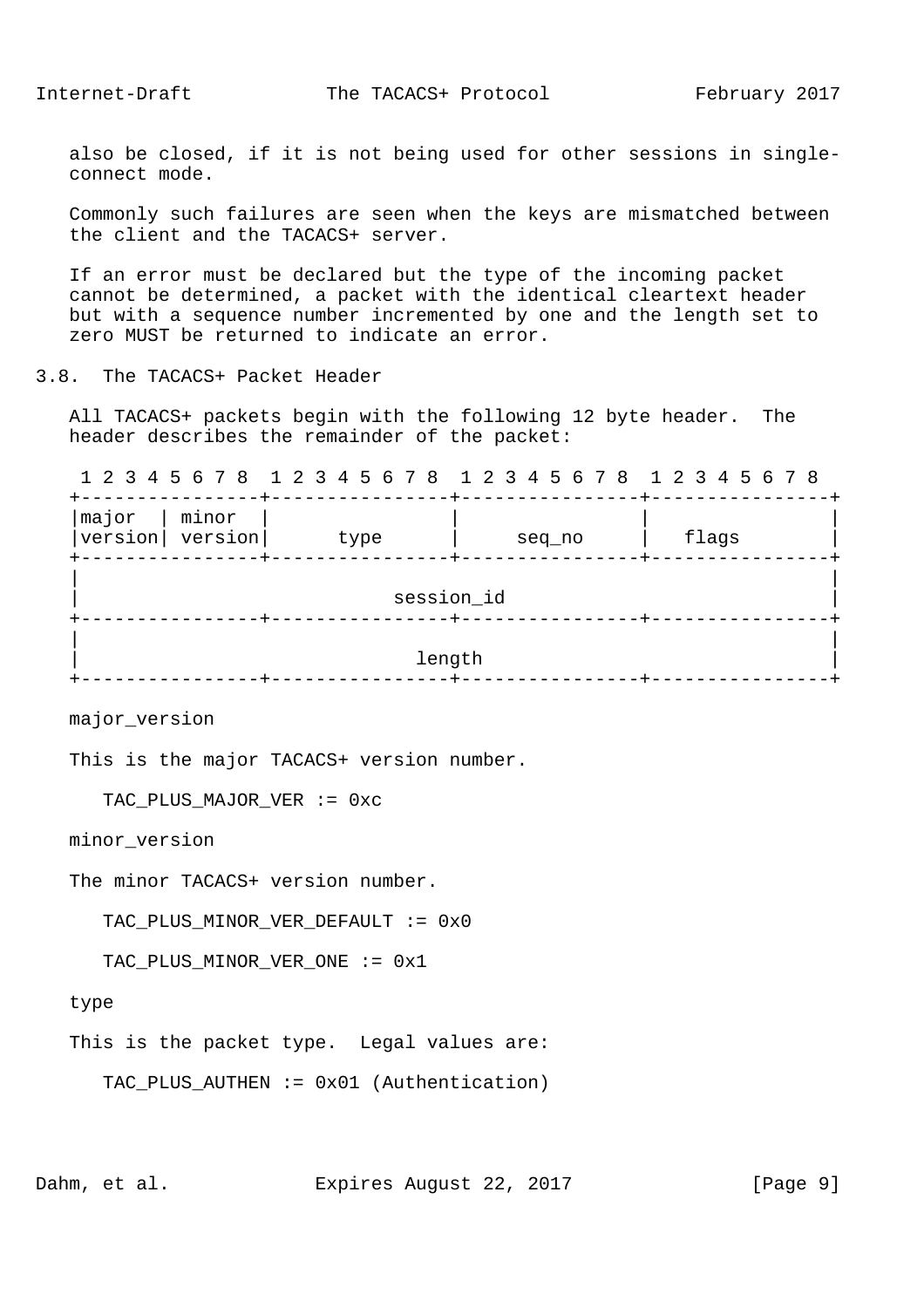TAC PLUS AUTHOR  $:= 0x02$  (Authorization)

TAC\_PLUS\_ACCT := 0x03 (Accounting)

#### seq\_no

 This is the sequence number of the current packet. The first packet in a session MUST have the sequence number 1 and each subsequent packet will increment the sequence number by one. Thus clients only send packets containing odd sequence numbers, and TACACS+ servers only send packets containing even sequence numbers.

The sequence number must never wrap i.e. if the sequence number  $2^8-1$  is ever reached, that session must terminate and be restarted with a sequence number of 1.

flags

This field contains various bitmapped flags.

The flag bit:

TAC\_PLUS\_UNENCRYPTED\_FLAG := 0x01

 This flag indicates that the sender did not obfuscate the bode of the packet. The application of this flag will be covered in the security section (Section 9) . section.

 This flag SHOULD be clear in all deployments. Modern network traffic tools easily support encryted traffic when configured with the shared secret (see section below), so even in test scenarios, the obfuscated mode SHOULD be used.

The single-connection flag:

TAC PLUS SINGLE CONNECT FLAG := 0x04

 This flag is used to allow a client and server to negotiate Single Connection Mode.

session\_id

 The Id for this TACACS+ session. This field does not change for the duration of the TACACS+ session. This number MUST be generated by a cryptographically strong random number generation method. Failure to do so will compromise security of the session. For more details refer to RFC 1750 [RFC1750]

Dahm, et al. Expires August 22, 2017 [Page 10]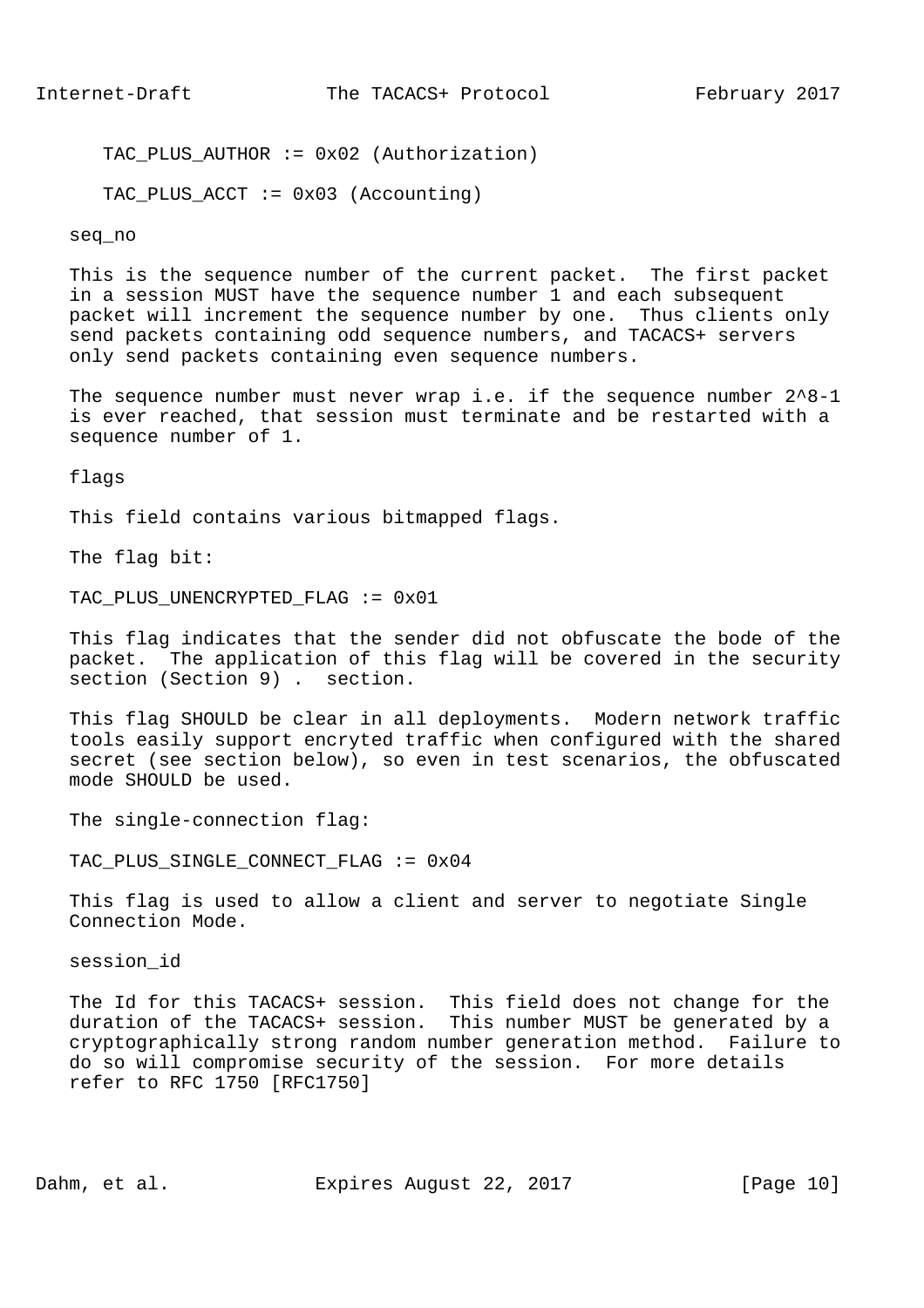length

The total length of the packet body (not including the header).

## 3.9. The TACACS+ Packet Body

 The TACACS+ body types are defined in the packet header. The next sections of this document will address the contents of the different TACACS+ bodies. The following general rules apply to all TACACS+ body types:

 - To signal that any variable length data fields are unused, their length value is set to zero.

 - the lengths of data and message fields in a packet are specified by their corresponding length fields, (and are not null terminated.)

- All length values are unsigned and in network byte order.

## 4. Authentication

 Authentication is the action of determining who a user (or entity) is. Authentication can take many forms. Traditional authentication utilizes a name and a fixed password. However, fixed passwords have limitations, mainly in the area of security. Many modern authentication mechanisms utilize "one-time" passwords or a challenge-response query. TACACS+ is designed to support all of these, and be powerful enough to handle any future mechanisms. Authentication generally takes place when the user first logs in to a machine or requests a service of it.

 Authentication is not mandatory; it is a site-configured option. Some sites do not require it. Others require it only for certain services (see authorization below). Authentication may also take place when a user attempts to gain extra privileges, and must identify himself or herself as someone who possesses the required information (passwords, etc.) for those privileges.

4.1. The Authentication START Packet Body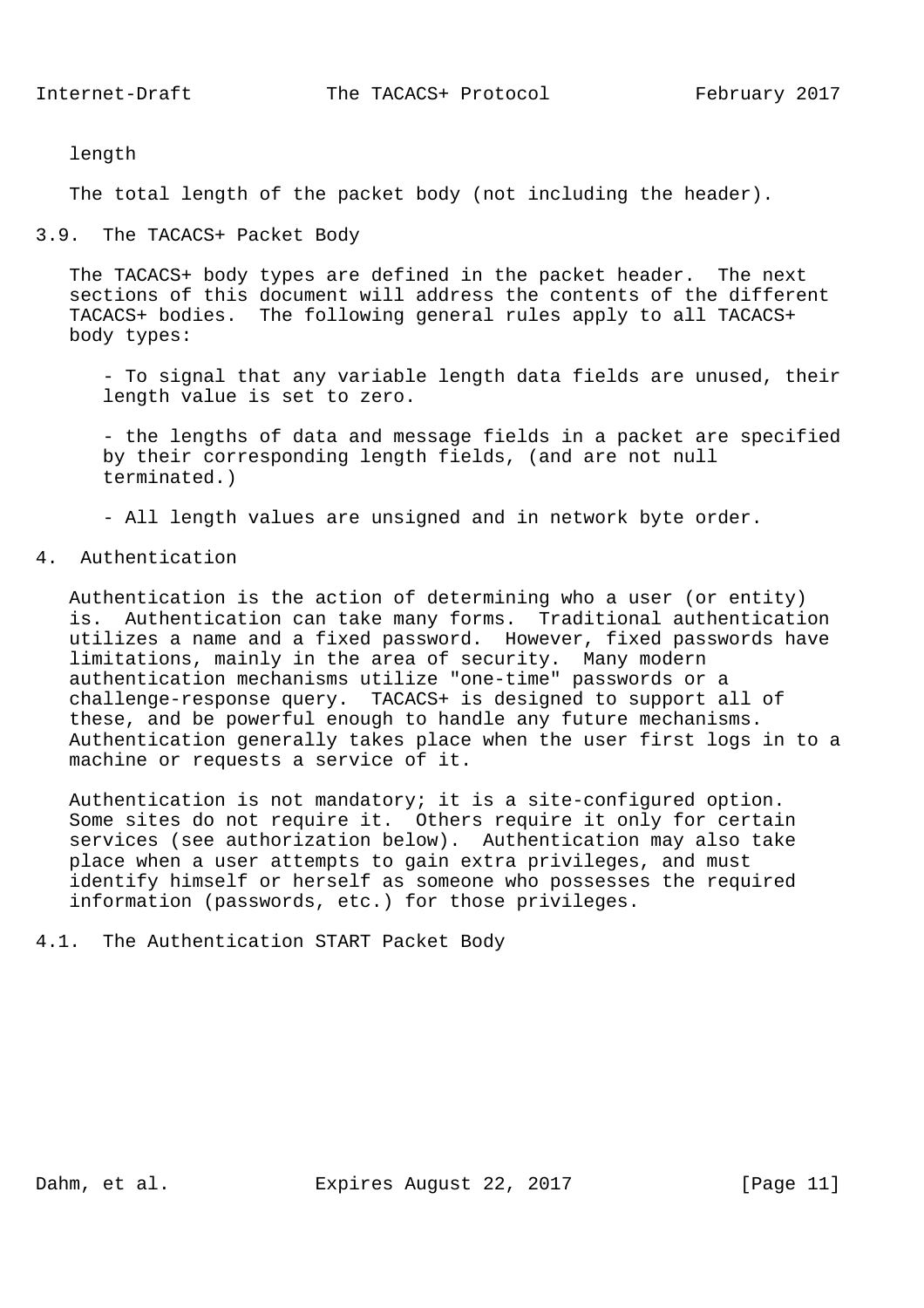1 2 3 4 5 6 7 8 1 2 3 4 5 6 7 8 1 2 3 4 5 6 7 8 1 2 3 4 5 6 7 8

| action   | priv_lvl | authen_type  | authen_service |
|----------|----------|--------------|----------------|
| user_len | port_len | rem_addr_len | data_len       |
| user     |          |              |                |
| port     |          |              |                |
| rem_addr |          |              |                |
| data     |          |              |                |
|          |          |              |                |

Packet fields are as follows:

action

 This indicates the authentication action. Legal values are listed below.

TAC\_PLUS\_AUTHEN\_LOGIN := 0x01

TAC PLUS AUTHEN CHPASS := 0x02

TAC PLUS AUTHEN SENDAUTH := 0x04

priv\_lvl

 This indicates the privilege level that the user is authenticating as. Please refer to the Privilege Level section (Section 8) below.

authen\_type

The type of authentication. Legal values are:

TAC\_PLUS\_AUTHEN\_TYPE\_ASCII := 0x01

TAC\_PLUS\_AUTHEN\_TYPE\_PAP := 0x02

TAC PLUS AUTHEN TYPE CHAP := 0x03

TAC\_PLUS\_AUTHEN\_TYPE\_ARAP := 0x04 (deprecated)

TAC PLUS AUTHEN TYPE MSCHAP := 0x05

TAC PLUS AUTHEN TYPE MSCHAPV2 := 0x06

Dahm, et al. Expires August 22, 2017 [Page 12]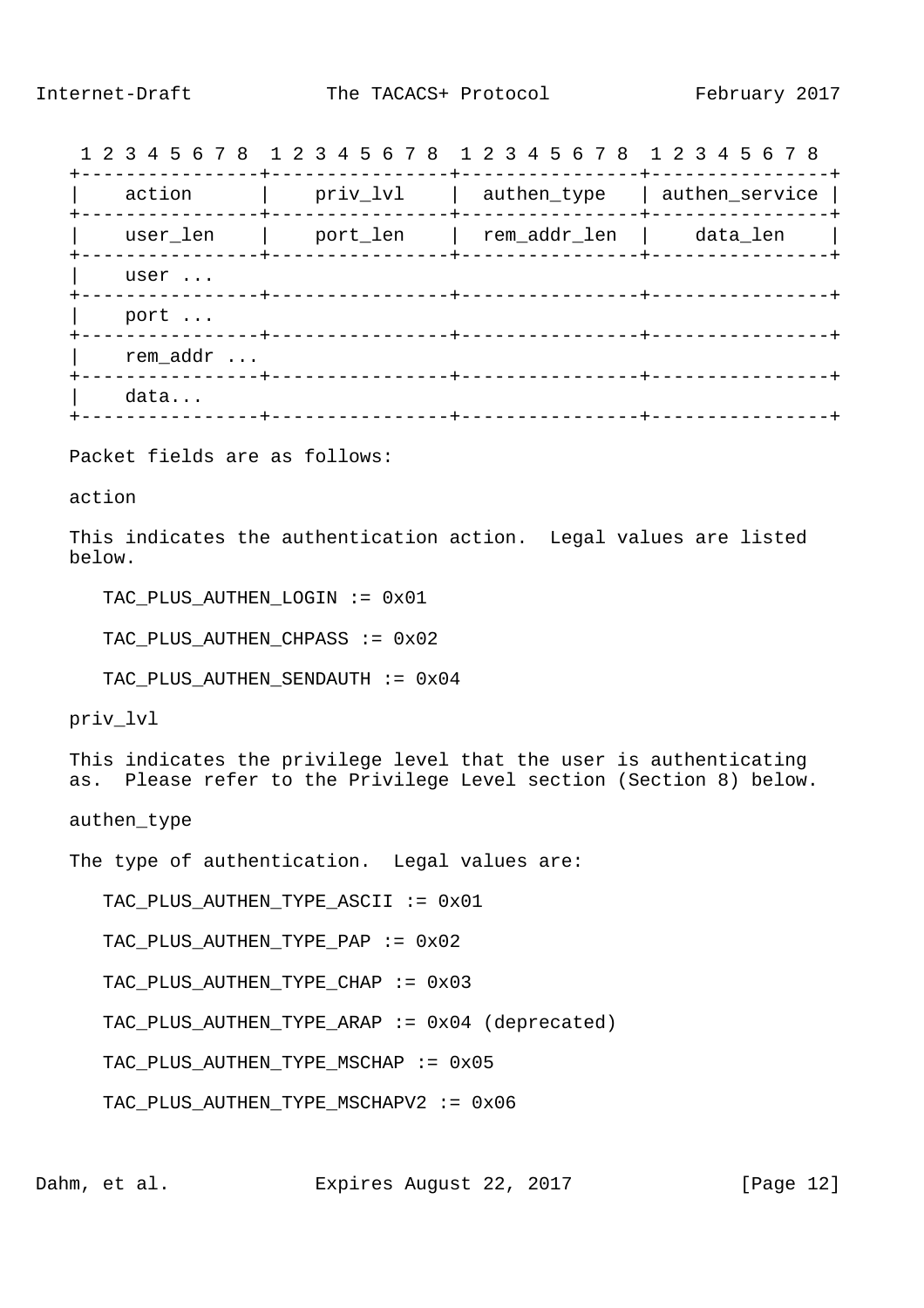authen\_service

 This is the service that is requesting the authentication. Legal values are:

TAC\_PLUS\_AUTHEN\_SVC\_NONE := 0x00

TAC\_PLUS\_AUTHEN\_SVC\_LOGIN := 0x01

TAC\_PLUS\_AUTHEN\_SVC\_ENABLE := 0x02

TAC\_PLUS\_AUTHEN\_SVC\_PPP := 0x03

TAC\_PLUS\_AUTHEN\_SVC\_ARAP := 0x04

TAC PLUS AUTHEN SVC PT := 0x05

TAC\_PLUS\_AUTHEN\_SVC\_RCMD := 0x06

TAC PLUS AUTHEN SVC X25 := 0x07

TAC PLUS AUTHEN SVC NASI := 0x08

TAC\_PLUS\_AUTHEN\_SVC\_FWPROXY := 0x09

 The TAC\_PLUS\_AUTHEN\_SVC\_NONE option is intended for the authorization application of this field that indicates that no authentication was performed by the device.

The TAC PLUS AUTHEN SVC LOGIN option is identifies regular login (as opposed to ENABLE) to a client device.

 The TAC\_PLUS\_AUTHEN\_SVC\_ENABLE option identifies the ENABLE authen\_service, which refers to a service requesting authentication in order to grant the user different privileges. This is comparable to the Unix "su(1)" command. An authen\_service value of NONE is only to be used when none of the other authen\_service values are appropriate. ENABLE may be requested independently, no requirements for previous authentications or authorizations are imposed by the protocol.

Other options are included for legacy/backwards compatibility.

user, user\_len

 The username is optional in this packet, depending upon the class of authentication. If it is absent, the client MUST set user\_len to 0.

Dahm, et al. Expires August 22, 2017 [Page 13]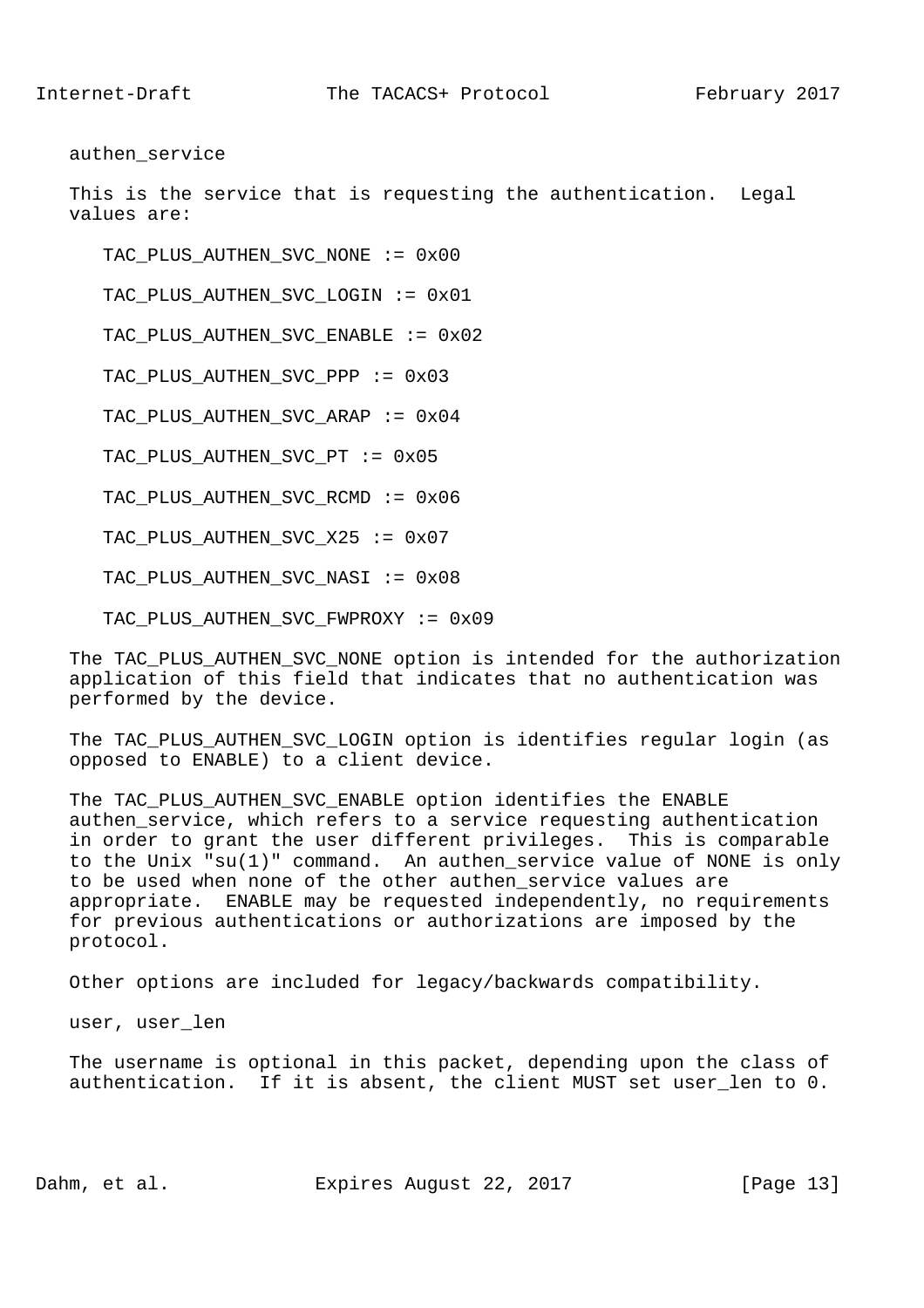If included, the user len indicates the length of the user field, in bytes.

port, port\_len

 The US-ASCII name of the client port on which the authentication is taking place, and its length in bytes. The value of this field is client specific. (For example, Cisco uses "tty10" to denote the tenth tty line and "Async10" to denote the tenth async interface). The port len indicates the length of the port field, in bytes.

rem\_addr, rem\_addr\_len

 An US-ASCII string indicating the remote location from which the user has connected to the client. It is intended to hold a network address if the user is connected via a network, a caller ID is the user is connected via ISDN or a POTS, or any other remote location information that is available. This field is optional (since the information may not be available). The rem\_addr\_len indicates the length of the user field, in bytes.

data, data\_len

 This field is used to send data appropriate for the action and authen\_type. It is described in more detail in the section Common Authentication flows (Section 4.4.2) . The data\_len indicates the length of the data field, in bytes.

## 4.2. The Authentication REPLY Packet Body

 The TACACS+ server sends only one type of authentication packet (a REPLY packet) to the client.

1 2 3 4 5 6 7 8 1 2 3 4 5 6 7 8 1 2 3 4 5 6 7 8 1 2 3 4 5 6 7 8

| status   | flags | server_msg_len |
|----------|-------|----------------|
| data_len |       | server_msg     |
| data     |       |                |

#### status

The current status of the authentication. Legal values are:

TAC\_PLUS\_AUTHEN\_STATUS\_PASS := 0x01

Dahm, et al. Expires August 22, 2017 [Page 14]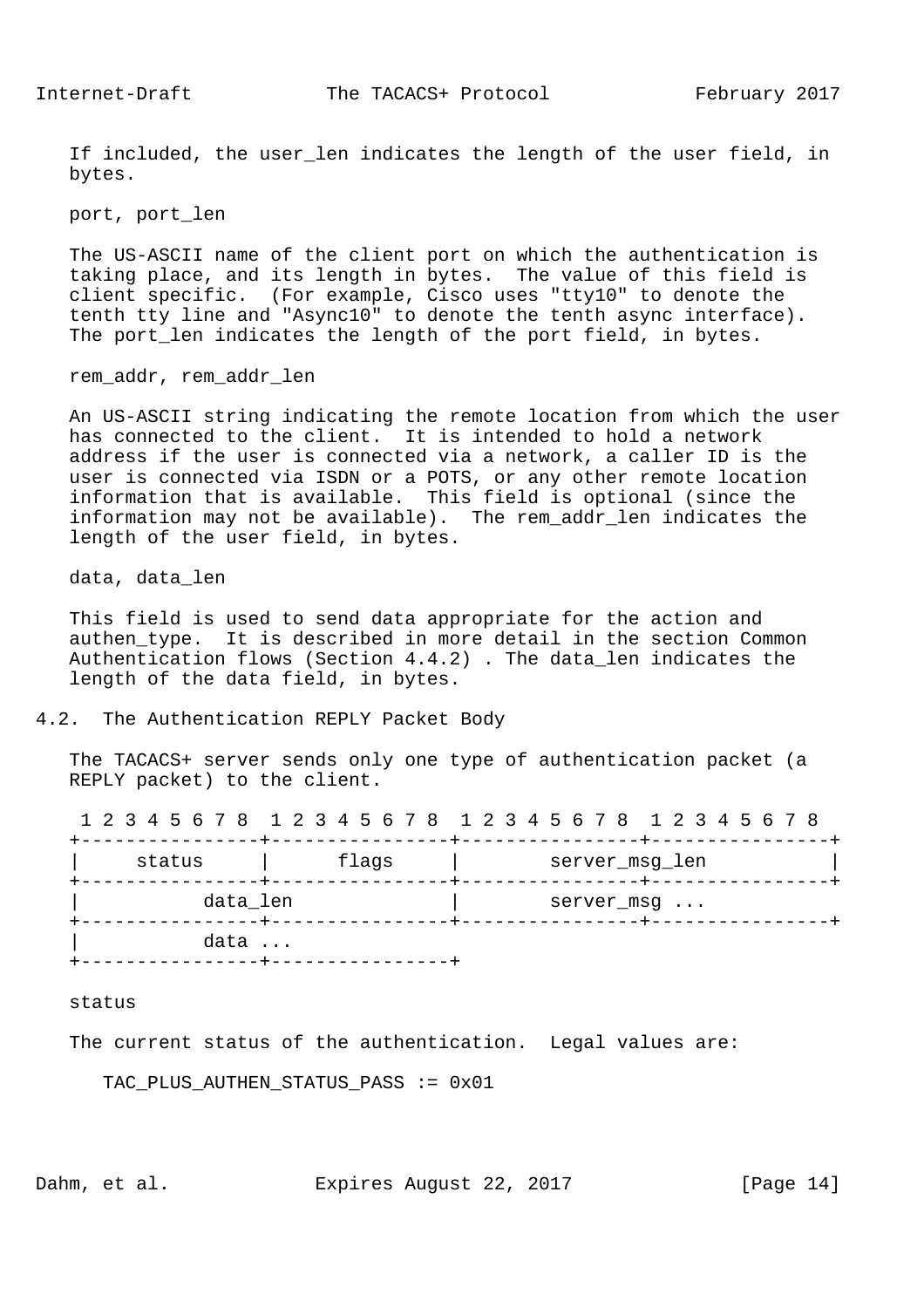TAC PLUS AUTHEN STATUS FAIL := 0x02

TAC\_PLUS\_AUTHEN\_STATUS\_GETDATA := 0x03

TAC PLUS AUTHEN STATUS GETUSER := 0x04

TAC\_PLUS\_AUTHEN\_STATUS\_GETPASS := 0x05

TAC\_PLUS\_AUTHEN\_STATUS\_RESTART := 0x06

TAC\_PLUS\_AUTHEN\_STATUS\_ERROR := 0x07

TAC PLUS AUTHEN STATUS FOLLOW := 0x21

flags

 Bitmapped flags that modify the action to be taken. The following values are defined:

TAC\_PLUS\_REPLY\_FLAG\_NOECHO := 0x01

server msg, server msg len

 A message to be displayed to the user. This field is optional. If it exists, it is intended to be presented to the user. US-ASCII charset MUST be used. The server\_msg\_len indicates the length of the server\_msg field, in bytes.

data, data\_len

 This field holds data that is a part of the authentication exchange and is intended for the client, not the user. Examples of its use are shown in the section Common Authentication flows (Section 4.4.2) . The data\_len indicates the length of the data field, in bytes.

4.3. The Authentication CONTINUE Packet Body

 This packet is sent from the client to the server following the receipt of a REPLY packet.

 1 2 3 4 5 6 7 8 1 2 3 4 5 6 7 8 1 2 3 4 5 6 7 8 1 2 3 4 5 6 7 8 +----------------+----------------+----------------+----------------+ | user\_msg len | data\_len | +----------------+----------------+----------------+----------------+ | flags | user\_msg ... +----------------+----------------+----------------+----------------+ | data ... +----------------+

Dahm, et al. Expires August 22, 2017 [Page 15]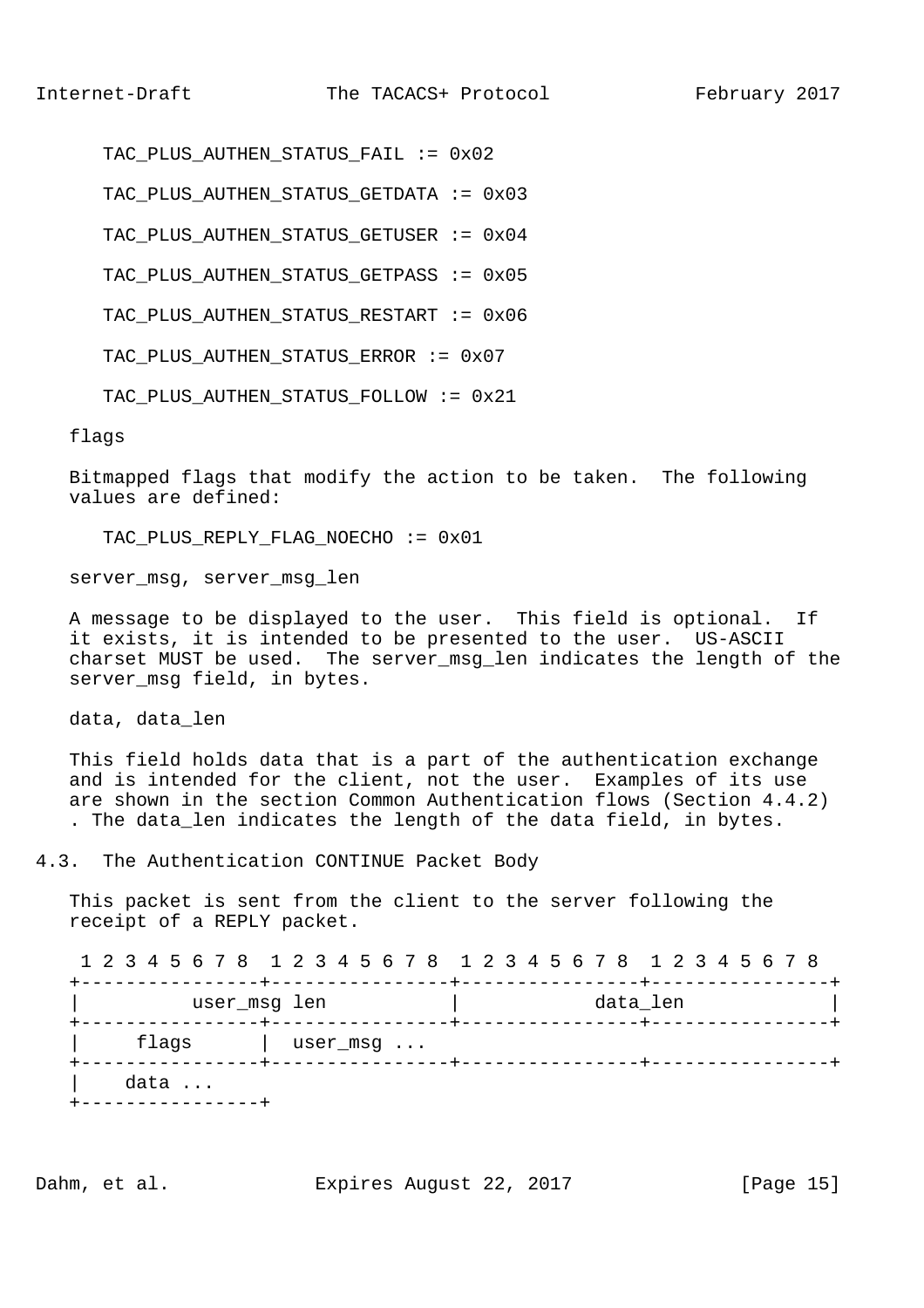user msg, user msg len

 This field is the string that the user entered, or the client provided on behalf of the user, in response to the server msg from a REPLY packet. The user\_len indicates the length of the user field, in bytes.

data, data\_len

 This field carries information that is specific to the action and the authen\_type for this session. Valid uses of this field are described below. The data\_len indicates the length of the data field, in bytes.

flags

 This holds the bitmapped flags that modify the action to be taken. The following values are defined:

TAC\_PLUS\_CONTINUE\_FLAG\_ABORT := 0x01

4.4. Description of Authentication Process

 The action, authen\_type and authen\_service fields (described above) combine to indicate what kind of authentication is to be performed. Every authentication START, REPLY and CONTINUE packet includes a data field. The use of this field is dependent upon the kind of the Authentication.

 This document defines a standard set of the kinds of authentication supported by TACACS+. Each authentication flow consists of a START packet. The server responds either with a request for more information (GETDATA, GETUSER or GETPASS) or a termination PASS, FAIL, ERROR, RESTART or FOLLOW. The actions and meanings when the server sends a RESTART, ERROR or FOLLOW are common and are described further below.

When the REPLY status equals TAC PLUS AUTHEN STATUS GETDATA, TAC\_PLUS\_AUTHEN\_STATUS\_GETUSER or TAC\_PLUS\_AUTHEN\_STATUS\_GETPASS, then authentication continues and the server SHOULD provide server msg content for the client to prompt the user for more information. The client MUST then return a CONTINUE packet containing the requested information in the user\_msg field.

 The client should interpret TAC\_PLUS\_AUTHEN\_STATUS\_GETUSER as a request for username and TAC\_PLUS\_AUTHEN\_STATUS\_GETPASS as a request for password. The TAC\_PLUS\_AUTHEN\_STATUS\_GETDATA is the generic request for more information to flexibly support future requirements.

Dahm, et al. Expires August 22, 2017 [Page 16]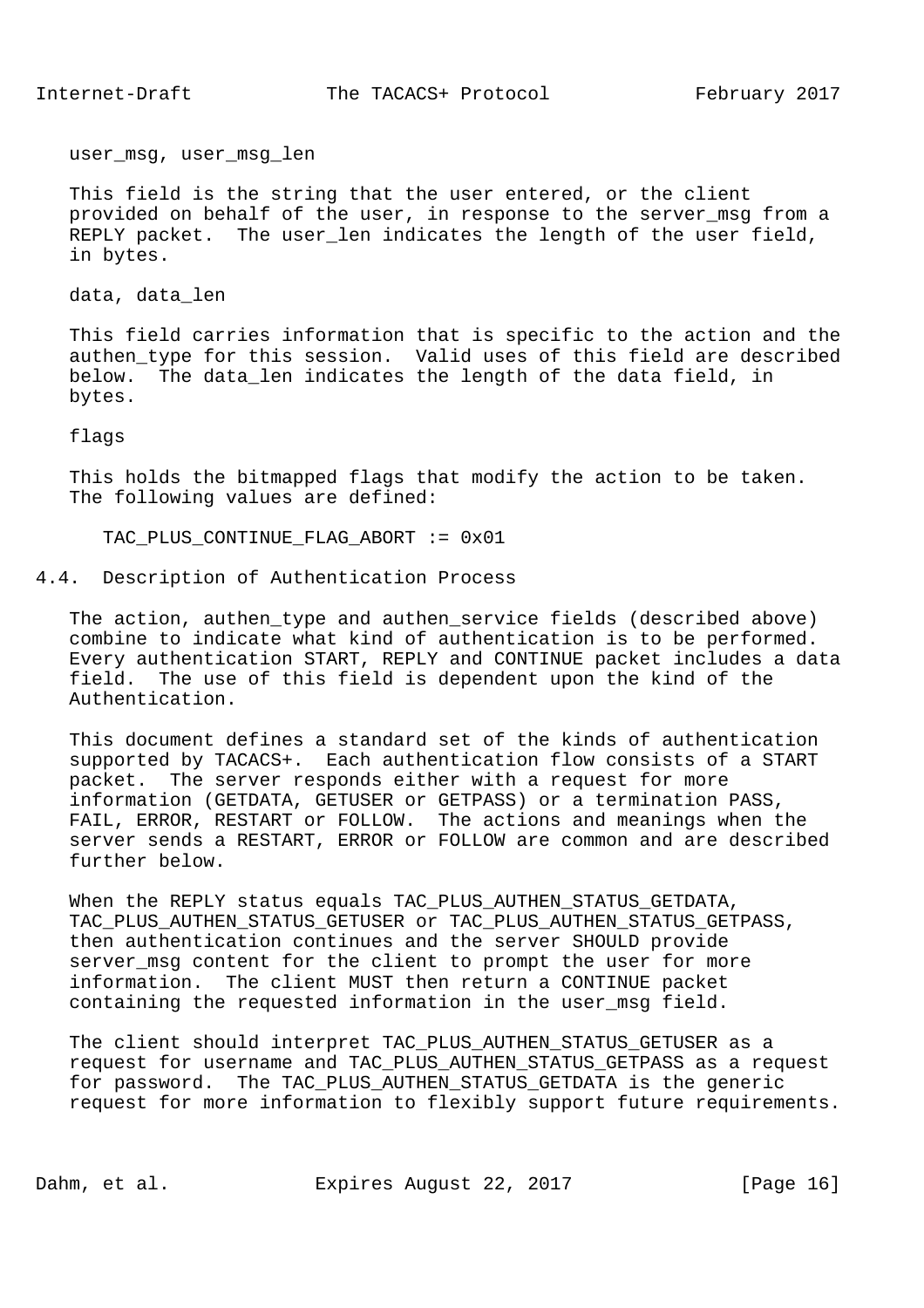If the information being requested by the server form the client is sensitive, then the server should set the TAC\_PLUS\_REPLY\_FLAG\_NOECHO flag. When the client queries the user for the information, the response MUST NOT be echoed as it is entered.

 The data field is only used in the REPLY where explicitly defined below.

4.4.1. Version Behaviour

 The TACACS+ protocol is versioned to allow revisions while maintaining backwards compatibility. The version number is in every packet header. The changes between minor version 0 and 1 apply only to the authentication process, and all deal with the way that CHAP and PAP authentications are handled. minor\_version 1 may only be used for authentication kinds that explicitly call for it in the table below:

|               | LOGIN | CHPASS | SENDAUTH |
|---------------|-------|--------|----------|
| ASCII         | vθ    | v()    |          |
| PAP           | v1    | -      | v1       |
| CHAP          | v.    |        | v1       |
| $MS-CHAPv1/2$ | v1    |        | ٦z٦      |

The '-' symbol represents that the option is not valid.

 All authorisation and accounting and ASCII authentication use minor\_version number of 0.

 PAP, CHAP and MS-CHAP login use minor\_version 1. The normal exchange is a single START packet from the client and a single REPLY from the server.

 SENDAUTH is only used for PPP when performing outbound authentication.

 The removal of SENDPASS was prompted by security concerns, and is no longer considered part of the TACACS+ protocol.

4.4.2. Common Authentication Flows

 This section describes common authentication flows. If the server does not implement an option, it MUST respond with TAC\_PLUS\_AUTHEN\_STATUS\_FAIL.

Inbound ASCII Login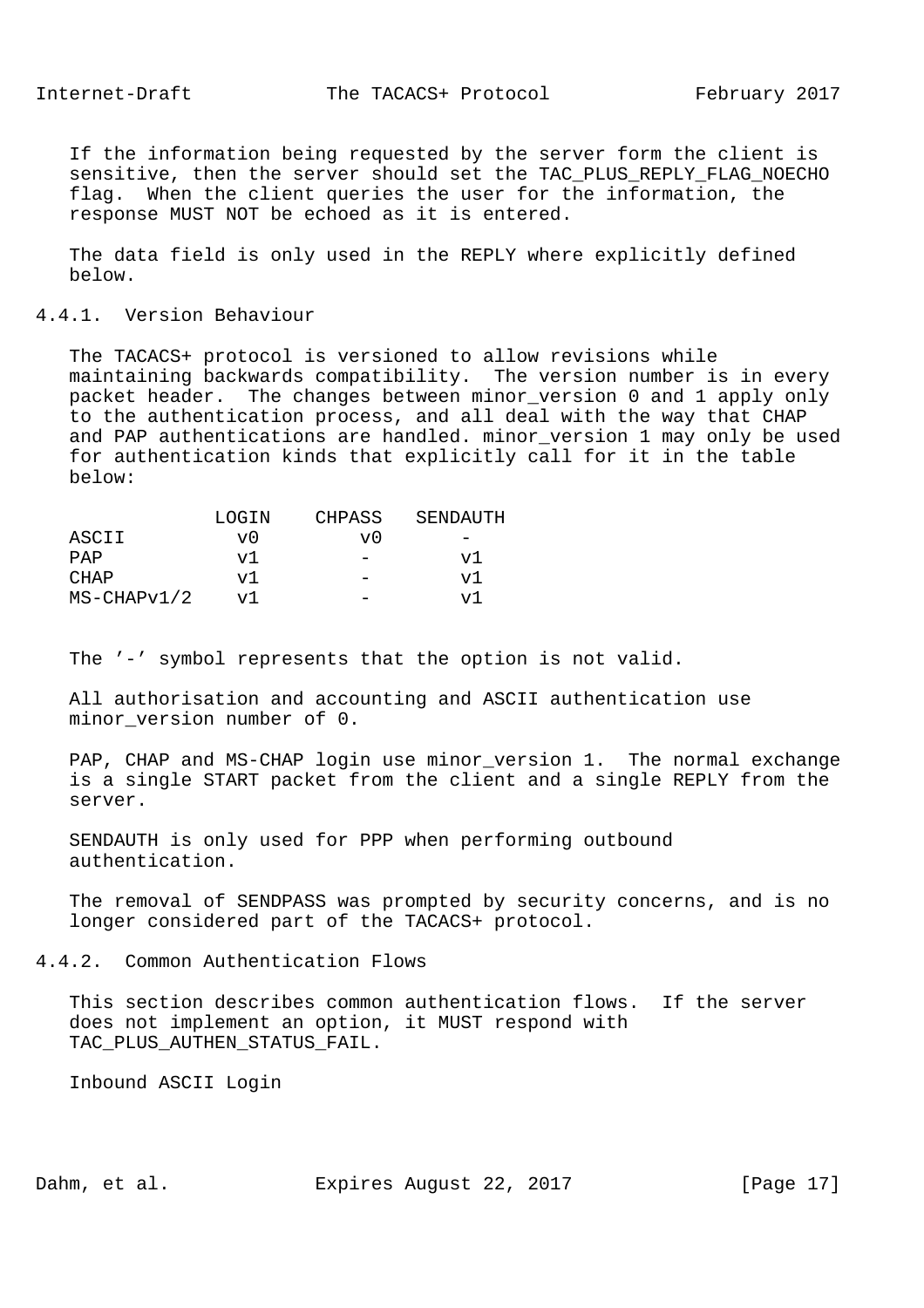action = TAC\_PLUS\_AUTHEN\_LOGIN authen\_type = TAC\_PLUS\_AUTHEN\_TYPE\_ASCII minor\_version = 0x0

 This is a standard ASCII authentication. The START packet MAY contain the username. If the user does not include the username then the server MUST obtain it from the client with a CONTINUE TAC PLUS AUTHEN STATUS GETUSER. When the server has the username, it will obtain the password using a continue with TAC\_PLUS\_AUTHEN\_STATUS\_GETPASS. ASCII login uses the user\_msg field for both the username and password. The data fields in both the START and CONTINUE packets are not used for ASCII logins, any content MUST be ignored. The session is composed of a single START followed by zero or more pairs of REPLYs and CONTINUEs, followed by a final REPLY indicating PASS, FAIL or ERROR.

Inbound PAP Login

 action = TAC\_PLUS\_AUTHEN\_LOGIN authen\_type = TAC\_PLUS\_AUTHEN\_TYPE\_PAP minor version =  $0x1$ 

 The entire exchange MUST consist of a single START packet and a single REPLY. The START packet MUST contain a username and the data field MUST contain the PAP ASCII password. A PAP authentication only consists of a username and password RFC 1334 [RFC1334] . The REPLY from the server MUST be either a PASS, FAIL or ERROR.

Inbound CHAP login

 action = TAC\_PLUS\_AUTHEN\_LOGIN authen\_type = TAC\_PLUS\_AUTHEN\_TYPE\_CHAP minor\_version = 0x1

 The entire exchange MUST consist of a single START packet and a single REPLY. The START packet MUST contain the username in the user field and the data field is a concatenation of the PPP id, the challenge and the response.

 The length of the challenge value can be determined from the length of the data field minus the length of the id (always 1 octet) and the length of the response field (always 16 octets).

 To perform the authentication, the server calculates the PAP hash as defined in the PPP Authentication RFC RFC 1334 [RFC1334] and then

Dahm, et al. Expires August 22, 2017 [Page 18]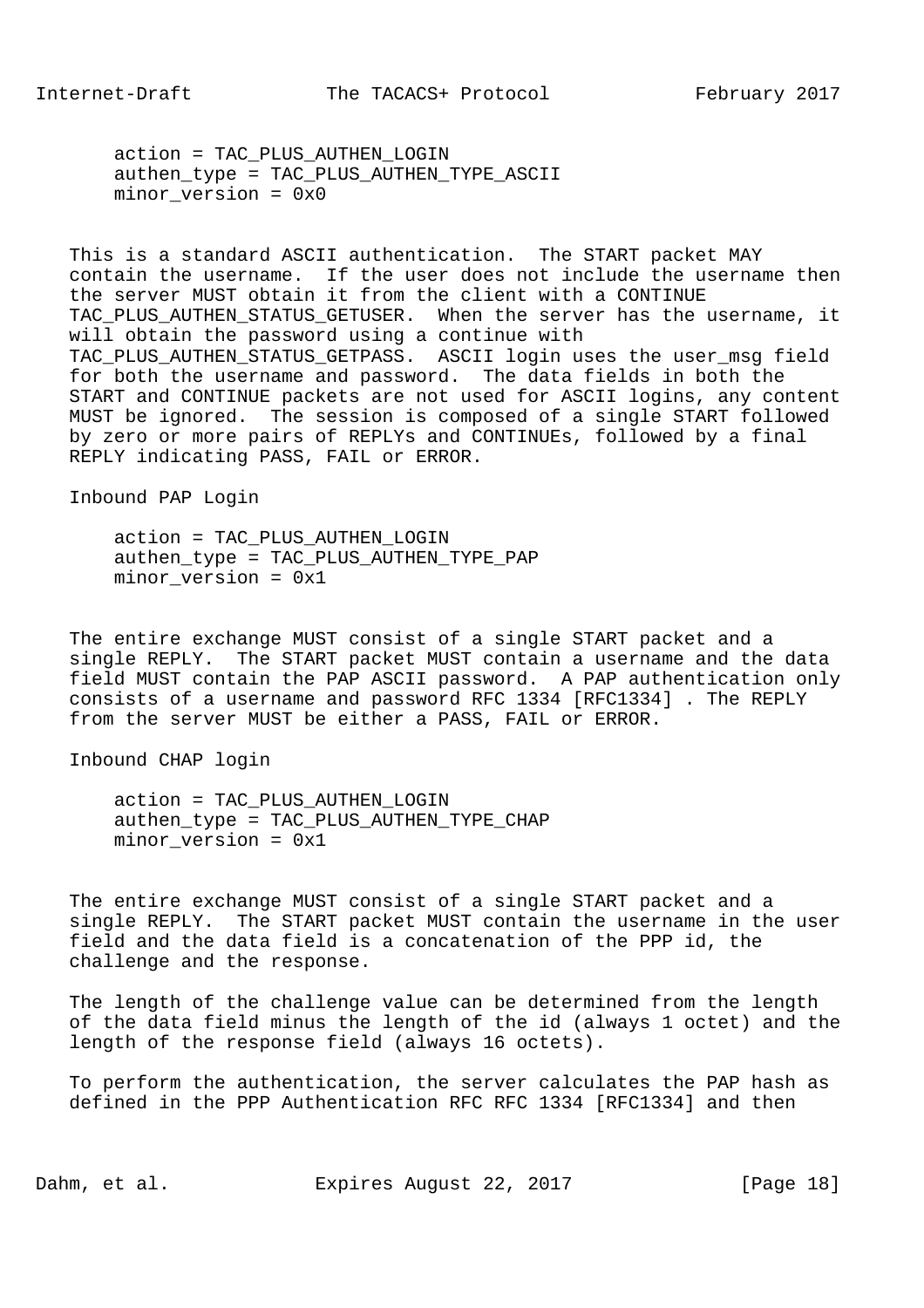compare that value with the response. The REPLY from the server MUST be a PASS, FAIL or ERROR.

 The client condcuts the exchange with the endstation and then sends the resulting materials (challenge and responsee) to the server. So although the selection of the challenge and its length are not an aspect of the TACACS+ protocol, it is strongly recommended that the client/endstation interaction is configured with a secure challenge in mind, and the TACACS+ server can help by rejecting authentications where the challenge is below a minimum length (for example, 8 bytes).

Inbound MS-CHAP v1 login

 action = TAC\_PLUS\_AUTHEN\_LOGIN authen\_type = TAC\_PLUS\_AUTHEN\_TYPE\_MSCHAP minor version =  $0x1$ 

 The entire exchange MUST consist of a single START packet and a single REPLY. The START packet MUST contain the username in the user field and the data field will be a concatenation of the PPP id, the MS-CHAP challenge and the MS-CHAP response.

 The length of the challenge value can be determined from the length of the data field minus the length of the id (always 1 octet) and the length of the response field (always 49 octets).

 To perform the authentication, the server will use a combination of MD4 and DES on the user's secret and the challenge, as defined in RFC 2433 [RFC2433] and then compare the resulting value with the response. The REPLY from the server MUST be a PASS or FAIL.

For best practices, please refer to RFC 2433 [RFC2433]

Inbound MS-CHAP v2 login

 action = TAC\_PLUS\_AUTHEN\_LOGIN authen\_type = TAC\_PLUS\_AUTHEN\_TYPE\_MSCHAPV2 minor\_version = 0x1

 The entire exchange MUST consist of a single START packet and a single REPLY. The START packet MUST contain the username in the user field and the data field will be a concatenation of the PPP id, the MS-CHAP challenge and the MS-CHAP response.

Dahm, et al. Expires August 22, 2017 [Page 19]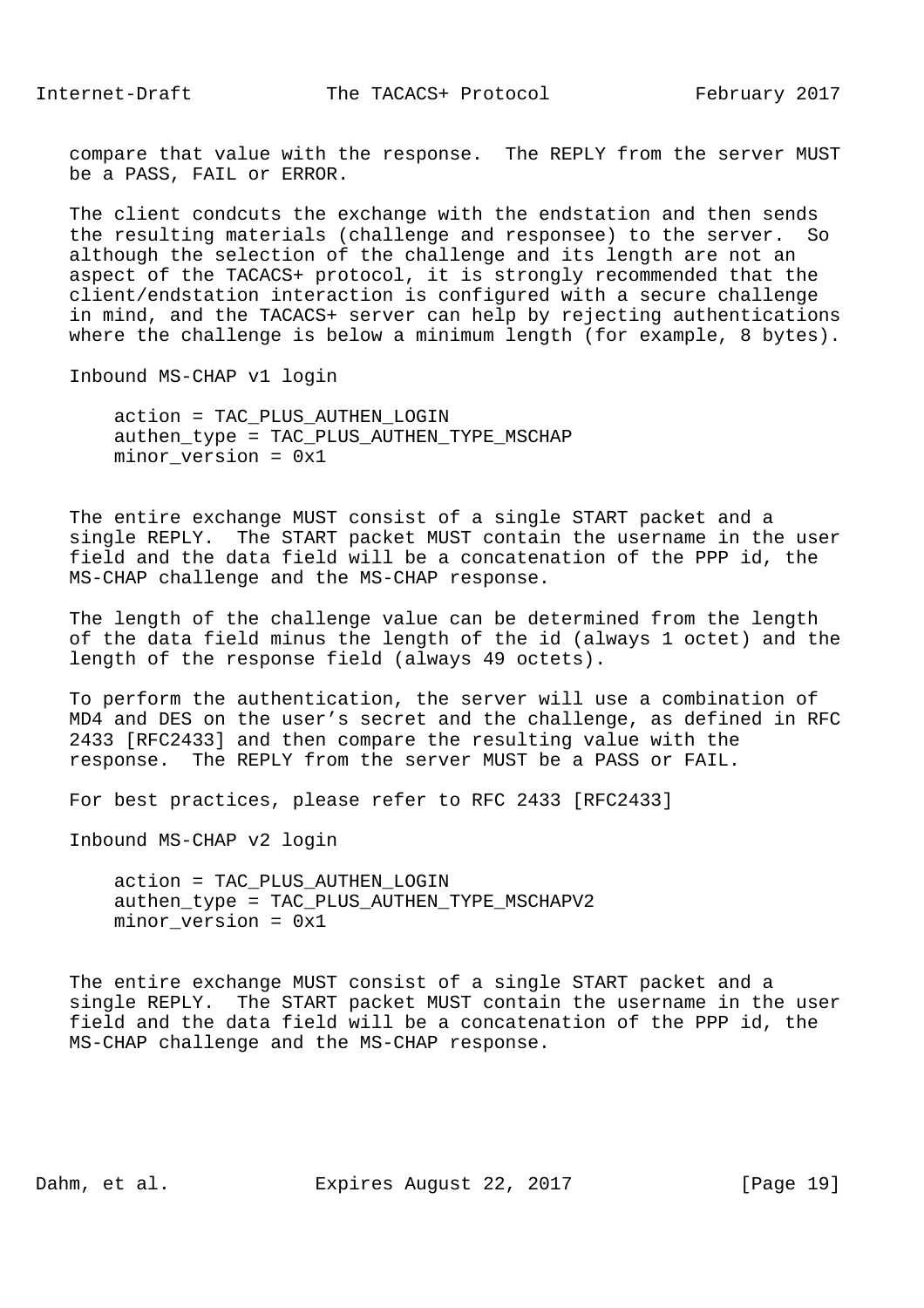Internet-Draft The TACACS+ Protocol February 2017

 The length of the challenge value can be determined from the length of the data field minus the length of the id (always 1 octet) and the length of the response field (always 49 octets).

 To perform the authentication, the server will use the algorithm specified RFC 2759 [RFC2759] on the user's secret and challenge and then compare the resulting value with the response. The REPLY from the server MUST be a PASS or FAIL.

For best practices for MS-CHAP v2, please refer to RFC2759 [RFC2759]

Enable Requests

 action = TAC\_PLUS\_AUTHEN\_LOGIN priv\_lvl = implementation dependent authen\_type = not used service = TAC\_PLUS\_AUTHEN\_SVC\_ENABLE

 This is an ENABLE request, used to change the current running privilege level of a user. The exchange MAY consist of multiple messages while the server collects the information it requires in order to allow changing the principal's privilege level. This exchange is very similar to an Inbound ASCII login.

 In order to readily distinguish enable requests from other types of request, the value of the authen\_service field MUST be set to TAC\_PLUS\_AUTHEN\_SVC\_ENABLE when requesting an ENABLE. It MUST NOT be set to this value when requesting any other operation.

ASCII change password request

 action = TAC\_PLUS\_AUTHEN\_CHPASS authen\_type = TAC\_PLUS\_AUTHEN\_TYPE\_ASCII

 This exchange consists of multiple messages while the server collects the information it requires in order to change the user's password. It is very similar to an ASCII login. The status value TAC\_PLUS\_AUTHEN\_STATUS\_GETPASS MUST only be used when requesting the "new" password. It MAY be sent multiple times. When requesting the "old" password, the status value MUST be set to TAC\_PLUS\_AUTHEN\_STATUS\_GETDATA.

Dahm, et al. Expires August 22, 2017 [Page 20]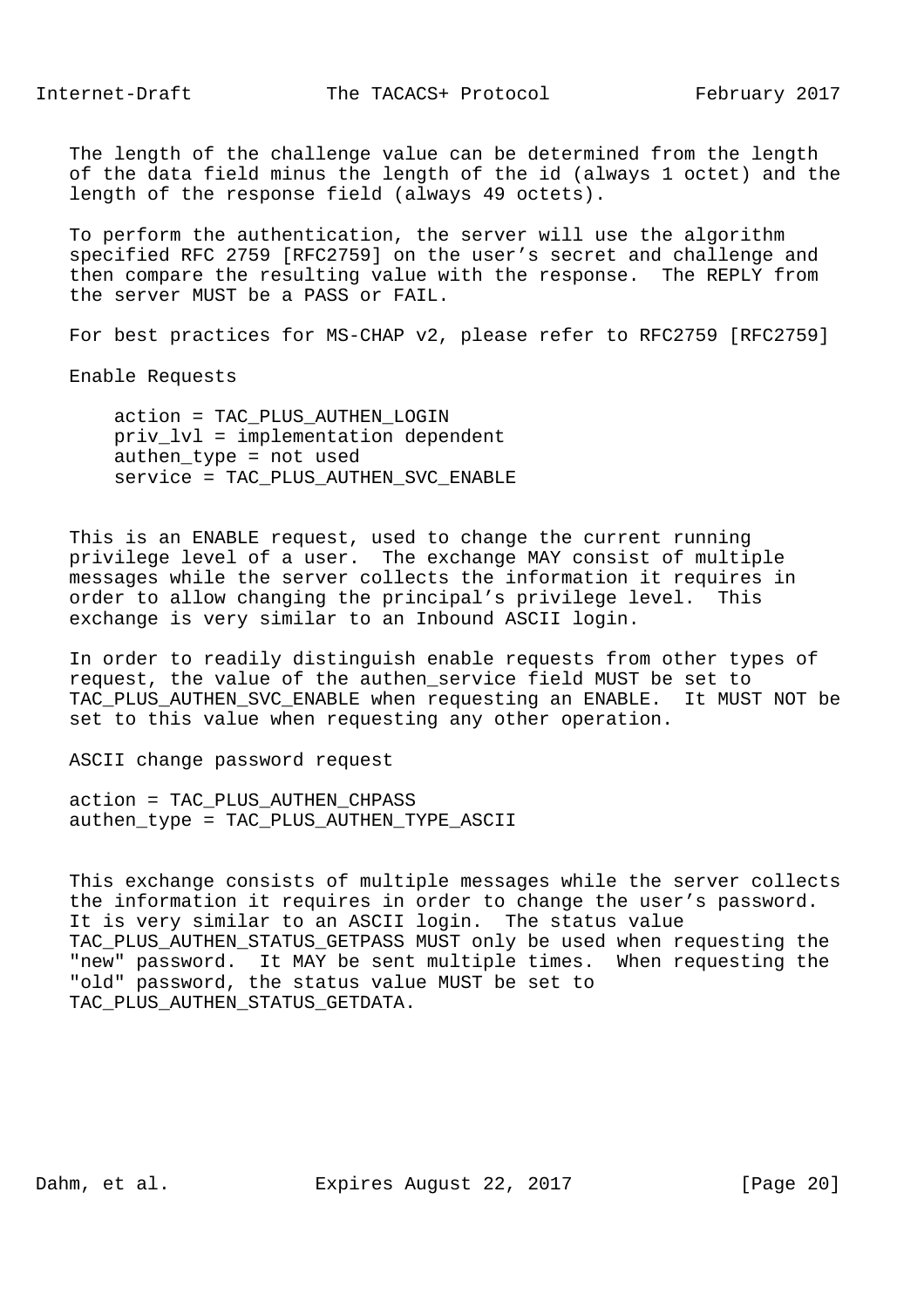## 4.4.3. Aborting an Authentication Session

 The client may prematurely terminate a session by setting the TAC PLUS CONTINUE FLAG ABORT flag in the CONTINUE message. If this flag is set, the data portion of the message may contain an ASCII message explaining the reason for the abort. This information will be handled by the server according to the requirements of the deployment. The session is terminated, for more details about session temrination, oplease refer to section (Section 3.4)

 In the case of PALL, FAIL or ERROR, the server can insert a message into server\_msg to be displayed to the user.

 The Draft 'The Draft' [TheDraft] defined a mechanism to direct authentication requests to an alternative server. This mechanism is regarded as legacy and its implementation is optional.

 If this feature is not implemented, then the client should treat TAC\_PLUS\_AUTHEN\_STATUS\_FOLLOW as TAC\_PLUS\_AUTHEN\_STATUS\_FAIL

 When the status equals TAC\_PLUS\_AUTHEN\_STATUS\_FOLLOW the packet indicates that the TACACS+ server requests that authentication is performed with an alternate server. The data field MUST contain ASCII text describing one or more servers. A server description appears like this:

[@<protocol>@]<host>>[@<key>]

 If more than one host is specified, they MUST be separated into rows by an ASCII Carriage Return (0x0D).

 The protocol and key are optional, and apply only to host in the same row. The protocol can describe an alternate way of performing the authentication, other than TACACS+. If the protocol is not present, then TACACS+ is assumed.

 Protocols are ASCII numbers corresponding to the methods listed in the authen\_method field of authorization packets (defined below). The host is specified as either a fully qualified domain name, or an ASCII numeric IPV4 address specified as octets separated by dots ('.'), or IPV6 address text representation defined in RFC 4291.

 If a key is supplied, the client MAY use the key in order to authenticate to that host. The client may use a preconfigured key for the host if it has one.

 Use of the hosts in a TAC\_PLUS\_AUTHEN\_STATUS\_FOLLOW packet is at the discretion of the TACACS+ client. It may choose to use any one, all

Dahm, et al. Expires August 22, 2017 [Page 21]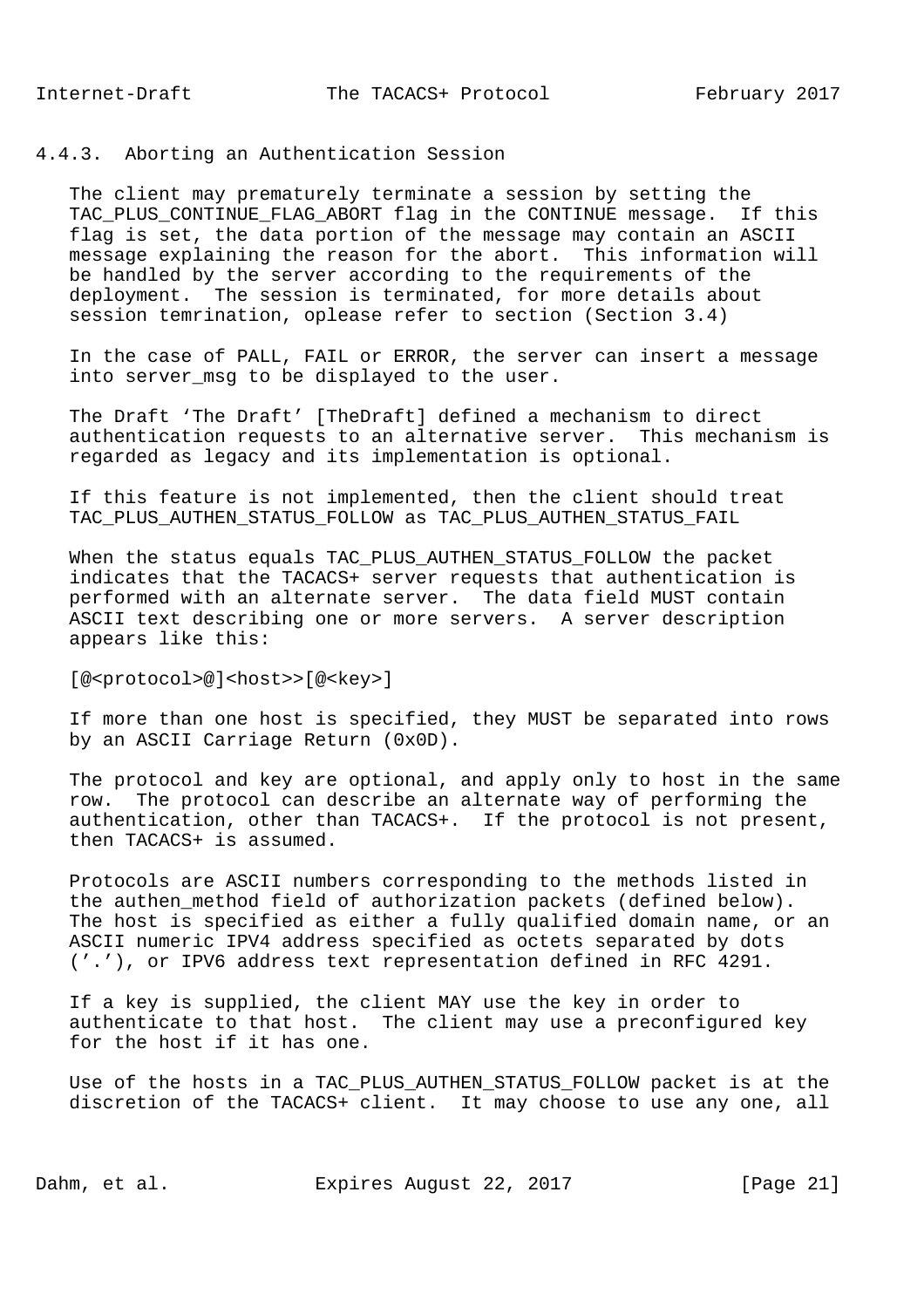or none of these hosts. If it chooses to use none, then it MUST treat the authentication as if the return status was TAC\_PLUS\_AUTHEN\_STATUS\_FAIL.

 If the status equals TAC\_PLUS\_AUTHEN\_STATUS\_ERROR, then the host is indicating that it is experiencing an unrecoverable error and the authentication will proceed as if that host could not be contacted. The data field may contain a message to be printed on an administrative console or log.

 If the status equals TAC\_PLUS\_AUTHEN\_STATUS\_RESTART, then the authentication sequence is restarted with a new START packet from the client, with new session Id, and seq no set to 1. This REPLY packet indicates that the current authen type value (as specified in the START packet) is not acceptable for this session. The client may try an alternative authen type.

 If a client does not implement TAC\_PLUS\_AUTHEN\_STATUS\_RESTART option, then it MUST process the response as if the status was TAC PLUS AUTHEN STATUS FAIL.

5. Authorization

 In the TACACS+ Protocol, authorization is the action of determining what a user is allowed to do. Generally authentication precedes authorization, though it is not mandatory that a client use the same service for authentication that it will use for authorization. An authorization request may indicate that the user is not authenticated (we don't know who they are). In this case it is up to the server to determine, according to its configuration, if an unauthenticated user is allowed the services in question.

 Authorization does not merely provide yes or no answers, but it may also customize the service for the particular user. A common use of authorization is to provision a shell session when a user first logs in to a device to administer it. The TACACS+ server might respond to the request by allowing the service, but placing a time restriction on the login shell. For a list of common attributes used in authorization, see the Authorization Attributes section (Section 7.1) .

 In the TACACS+ protocol an authorization is always a single pair of messages: a REQUEST from the client followed by a REPLY from the server.

 The authorization REQUEST message contains a fixed set of fields that indicate how the user was authenticated and a variable set of

Dahm, et al. Expires August 22, 2017 [Page 22]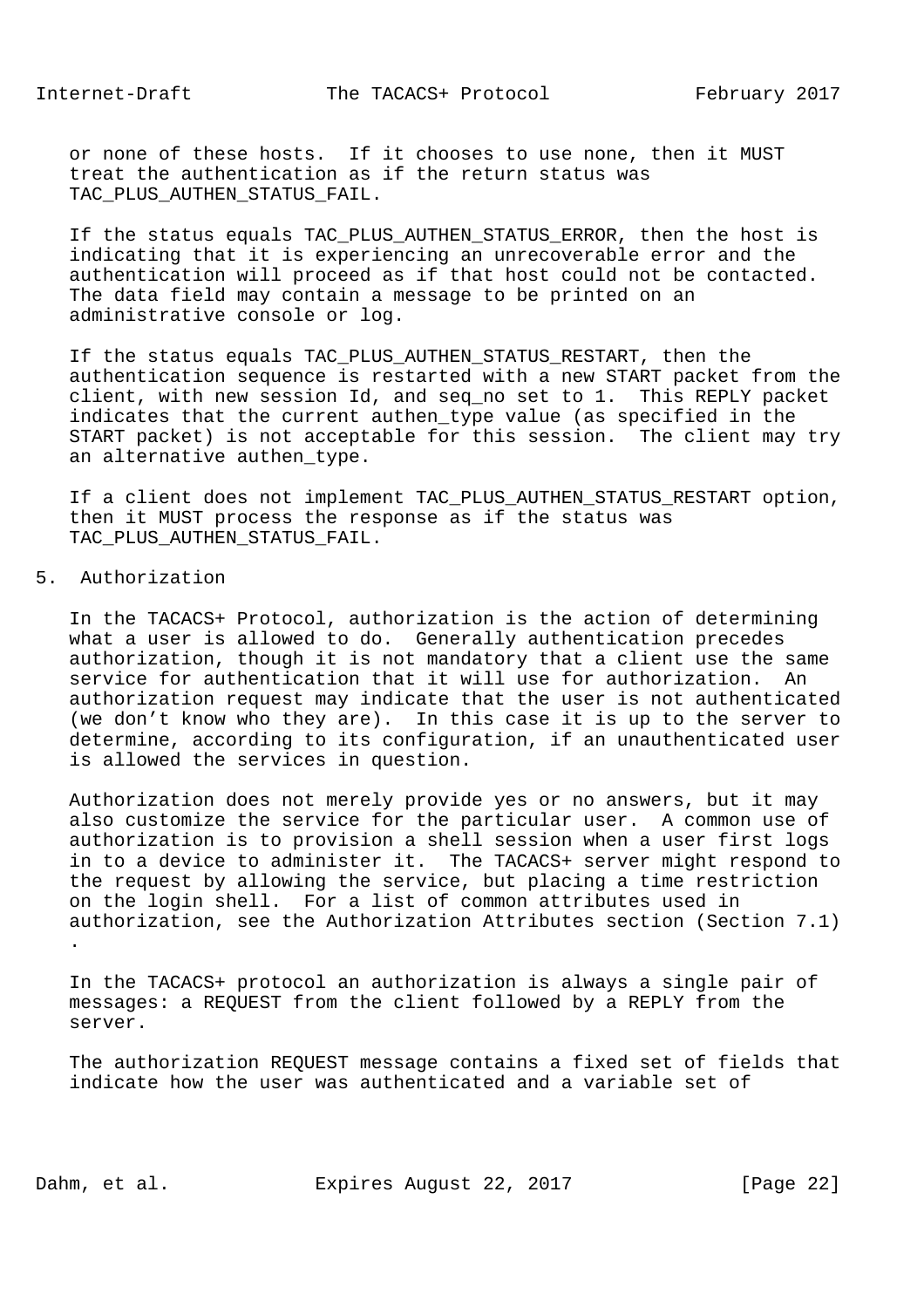arguments that describe the services and options for which authorization is requested.

 The REPLY contains a variable set of response arguments (attribute value pairs) that can restrict or modify the clients actions.

## 5.1. The Authorization REQUEST Packet Body

|                |           | 1 2 3 4 5 6 7 8 1 2 3 4 5 6 7 8 1 2 3 4 5 6 7 8 1 2 3 4 5 6 7 8 |                |
|----------------|-----------|-----------------------------------------------------------------|----------------|
| authen_method  | priv_lvl  | authen_type                                                     | authen_service |
| user_len       | port_len  | rem_addr_len                                                    | arg_cnt        |
| arg_1_len      | arg_2_len | $\ddots$                                                        | arg_N_len      |
| user           |           |                                                                 |                |
| port           |           |                                                                 |                |
| rem_addr       |           |                                                                 |                |
| $arg_1 \ldots$ |           |                                                                 |                |
| $arg_2 \ldots$ |           |                                                                 |                |
| $\cdots$       |           |                                                                 |                |
| $arg_N \ldots$ |           |                                                                 |                |
|                |           |                                                                 |                |

authen\_method

 This indicates the authentication method used by the client to acquire the user information.

 TAC\_PLUS\_AUTHEN\_METH\_NOT\_SET := 0x00 TAC\_PLUS\_AUTHEN\_METH\_NONE := 0x01 TAC\_PLUS\_AUTHEN\_METH\_KRB5 := 0x02 TAC\_PLUS\_AUTHEN\_METH\_LINE := 0x03 TAC\_PLUS\_AUTHEN\_METH\_ENABLE := 0x04 TAC\_PLUS\_AUTHEN\_METH\_LOCAL := 0x05

Dahm, et al. Expires August 22, 2017 [Page 23]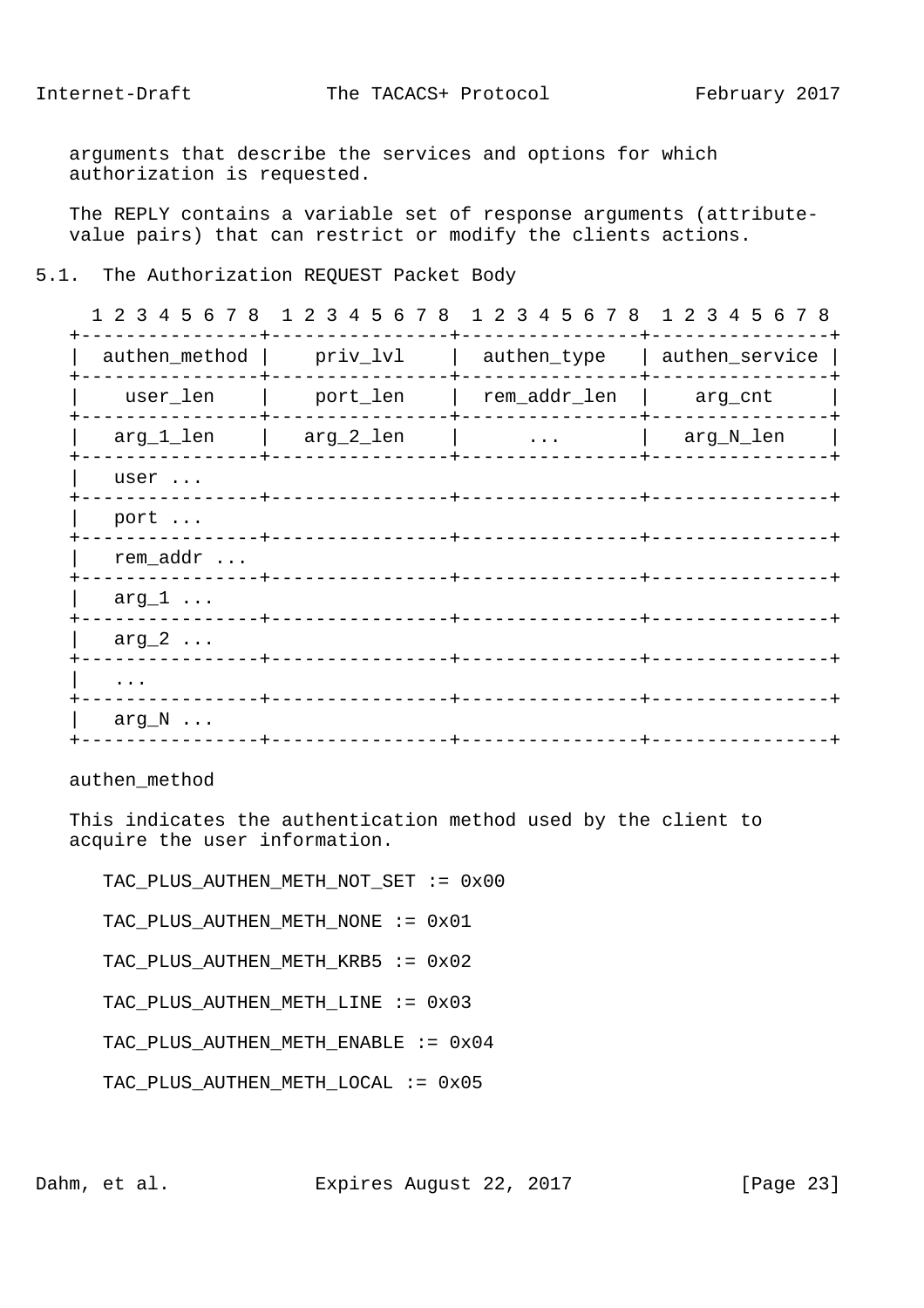TAC PLUS AUTHEN METH TACACSPLUS := 0x06

TAC\_PLUS\_AUTHEN\_METH\_GUEST := 0x08

TAC PLUS AUTHEN METH RADIUS := 0x10

TAC\_PLUS\_AUTHEN\_METH\_KRB4 := 0x11

TAC PLUS AUTHEN METH RCMD := 0x20

 KRB5 and KRB4 are Kerberos version 5 and 4. LINE refers to a fixed password associated with the terminal line used to gain access. LOCAL is a client local user database. ENABLE is a command that authenticates in order to grant new privileges. TACACSPLUS is, of course, TACACS+. GUEST is an unqualified guest authentication, such as an ARAP guest login. RADIUS is the Radius authentication protocol. RCMD refers to authentication provided via the R-command protocols from Berkeley Unix.

priv\_lvl

This field is used in the same way as the priv lvl field in authentication request and is described in the Privilege Level section (Section 8) below. It indicates the users current privilege level.

authen\_type

 This field corrsponds to the authen\_type field in the authentication section (Section 4) above. It indicates the type of authentication that was performed. If this information is not available, then the client will set authen type to: TAC PLUS AUTHEN TYPE NOT SET :=  $0 \times 00$ . This value is valid only in authorization and accounting requests.

authen\_service

 This field matches the authen\_service field in the authentication section (Section 4) above. It indicates the service through which the user authenticated.

user, user\_len

 This field contains the user's account name. The user\_len MUST indicate the length of the user field, in bytes.

port, port\_len

Dahm, et al. Expires August 22, 2017 [Page 24]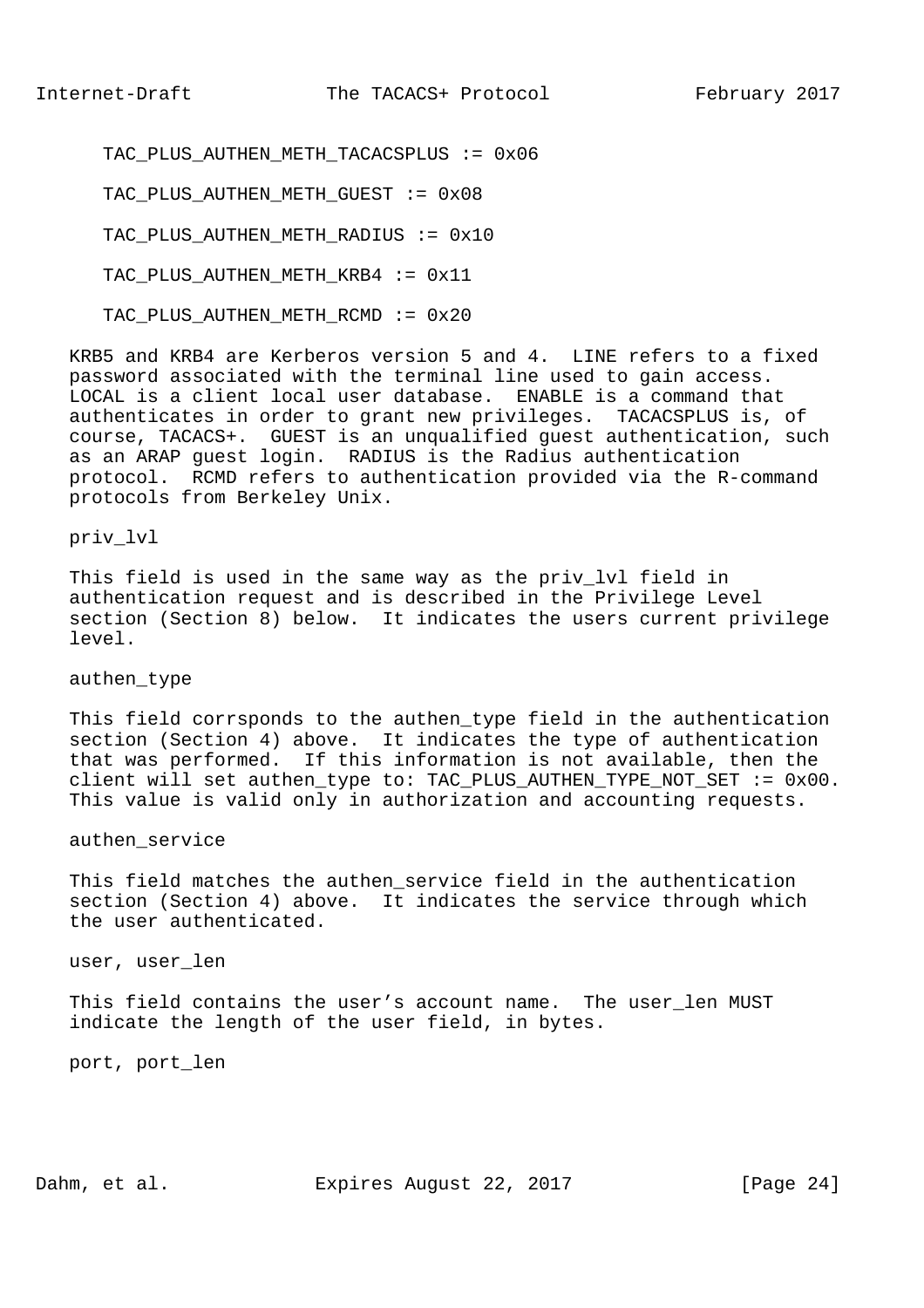This field matches the port field in the authentication section (Section 4) above. The port\_len indicates the length of the port field, in bytes.

rem\_addr, rem\_addr\_len

 This field matches the rem\_addr field in the authentication section (Section 4) above. The rem\_addr\_len indicates the length of the port field, in bytes.

arg\_cnt

The number of authorization arguments to follow

arg\_1 ... arg\_N, arg\_1\_len .... arg\_N\_len

 The arguments are the primary elements of the authorization interaction. In the request packet they describe the specifics of the authorization that is being requested. Each argument is encoded in the packet as a single arg filed (arg\_1... arg\_N) with a corresponding length fields (which indicates the length of each argument in bytes).

 The authorization arguments in both the REQUEST and the REPLY are attribute-value pairs. The attribute and the value are in a single US-ASCII string and are separated by either a "=" (0X3D) or a "\*" (0X2A). The equals sign indicates a mandatory argument. The asterisk indicates an optional one.

 It is not legal for an attribute name to contain either of the separators. It is legal for attribute values to contain the separators.

 Optional arguments are ones that may be disregarded by either client or server. Mandatory arguments require that the receiving side can handle the attribute, that is: its implementation and configuration includes the details of how to act on it. If the client receives a mandatory argument that it cannot handle, it MUST consider the authorization to have failed. It is legal to send an attribute-value pair with a zero length value.

 Attribute-value strings are not NULL terminated, rather their length value indicates their end. The maximum length of an attribute-value string is 255 characters. The minimum is two characters (one name value character and the separator)

 Though the attributes allow extensibility, a common core set of authorization attributes SHOULD be supported by clients and servers,

Dahm, et al. Expires August 22, 2017 [Page 25]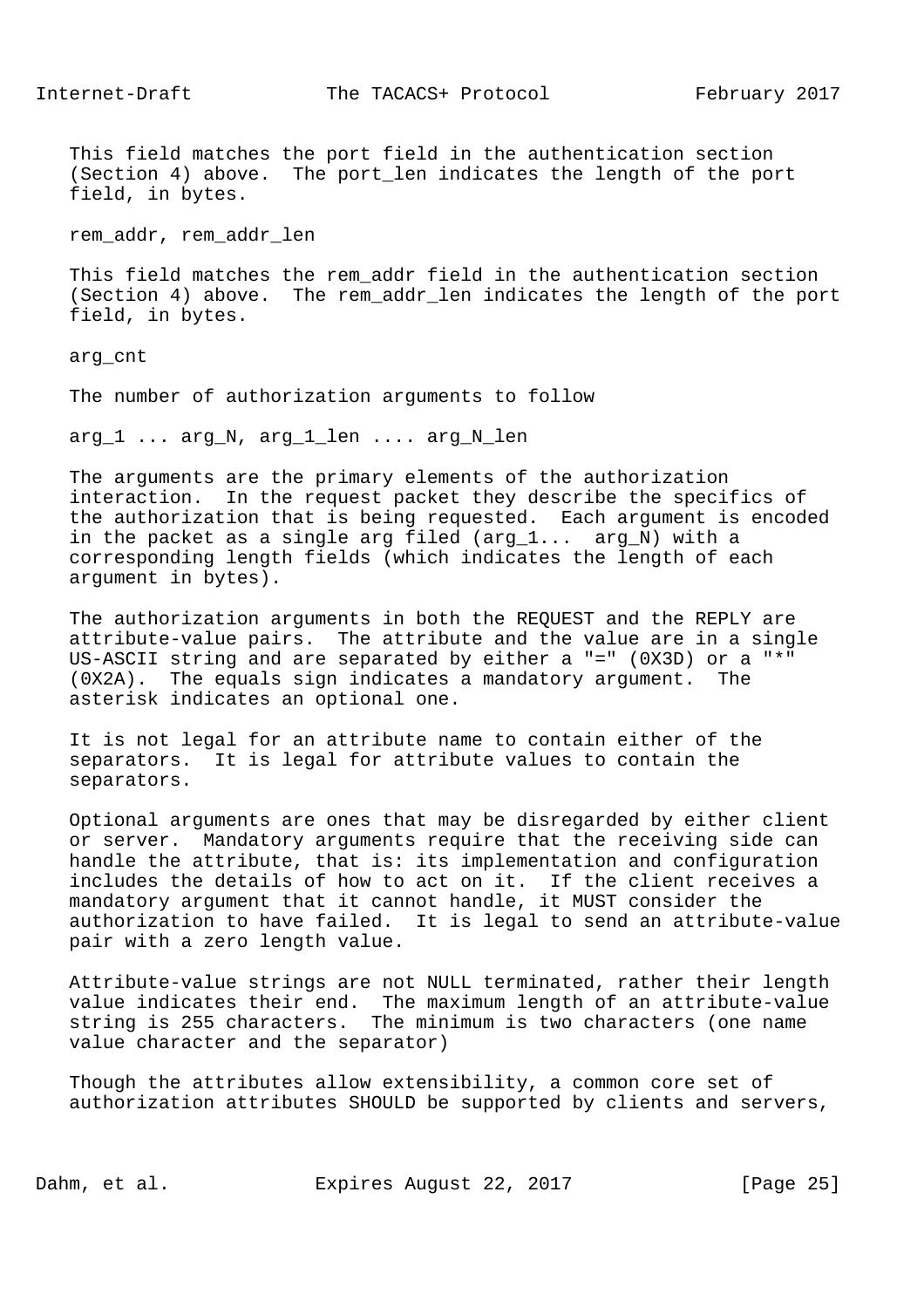these are listed in the Authorization Attributes (Section 7.1) section below.

## 5.2. The Authorization REPLY Packet Body

 1 2 3 4 5 6 7 8 1 2 3 4 5 6 7 8 1 2 3 4 5 6 7 8 1 2 3 4 5 6 7 8 +----------------+----------------+----------------+----------------+ | status | arg\_cnt | server\_msg len | +----------------+----------------+----------------+----------------+ + data\_len | arg\_1\_len | arg\_2\_len | +----------------+----------------+----------------+----------------+ | arg\_N\_len | server\_msg ... +----------------+----------------+----------------+----------------+ data ... +----------------+----------------+----------------+----------------+ | arg\_1 ... +----------------+----------------+----------------+----------------+  $arg_2 \ldots$  +----------------+----------------+----------------+----------------+ | .... +----------------+----------------+----------------+----------------+ arg  $N$  ... +----------------+----------------+----------------+----------------+

status This field indicates the authorization status

TAC PLUS AUTHOR STATUS PASS ADD  $:= 0x01$ 

TAC\_PLUS\_AUTHOR\_STATUS\_PASS\_REPL := 0x02

TAC\_PLUS\_AUTHOR\_STATUS\_FAIL := 0x10

TAC\_PLUS\_AUTHOR\_STATUS\_ERROR := 0x11

TAC\_PLUS\_AUTHOR\_STATUS\_FOLLOW := 0x21

server\_msg, server\_msg\_len

 This is an US-ASCII string that may be presented to the user. The server\_msg\_len indicates the length of the server\_msg field, in bytes.

data, data\_len

 This is an US-ASCII string that may be presented on an administrative display, console or log. The decision to present this message is client specific. The data\_len indicates the length of the data field, in bytes.

Dahm, et al. Expires August 22, 2017 [Page 26]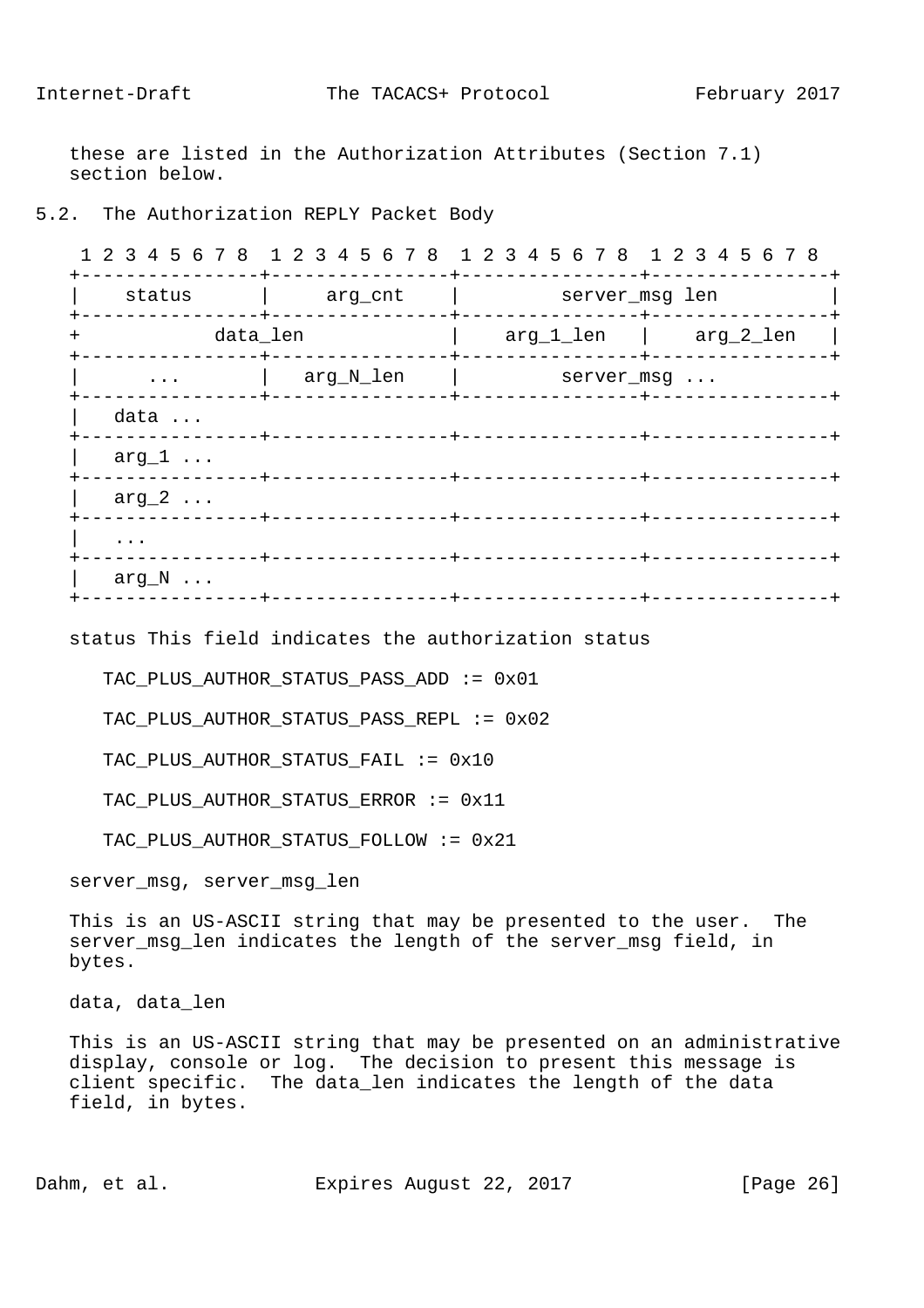arg\_cnt

The number of authorization arguments to follow.

arg\_1 ... arg\_N, arg\_1\_len .... arg\_N\_len

 The arguments describe the specifics of the authorization that is being requested. For details of the content of the args, refer to: Authorization Attributes (Section 7.1) section below. Each argument is encoded in the packet as a single arg field (arg  $1...$  arg N) with a corresponding length fields (which indicates the length of each argument in bytes).

If the status equals TAC PLUS AUTHOR STATUS FAIL, then the requested authorization MUST be denied.

 If the status equals TAC\_PLUS\_AUTHOR\_STATUS\_PASS\_ADD, then the arguments specified in the request are authorized and the arguments in the response MUST be applied according to the rules described above.

 If the status equals TAC\_PLUS\_AUTHOR\_STATUS\_PASS\_REPL then the client MUST use the authorization attribute-value pairs (if any) in the response, instead of the authorization attribute-value pairs from the request.

 To approve the authorization with no modifications, the server sets the status to TAC\_PLUS\_AUTHOR\_STATUS\_PASS\_ADD and the arg\_cnt to 0.

 A status of TAC\_PLUS\_AUTHOR\_STATUS\_ERROR indicates an error occurred on the server. For the differences between ERROR and FAIL, refer to section Session Completion (Section 3.4) . None of the arg values have any relevance if an ERROR is set, and must be ignored.

 When the status equals TAC\_PLUS\_AUTHOR\_STATUS\_FOLLOW, then the arg cnt MUST be 0. In that case, the actions to be taken and the contents of the data field are identical to the TAC\_PLUS\_AUTHEN\_STATUS\_FOLLOW status for Authentication.

## 6. Accounting

 Accounting is typically the third action after authentication and authorization. But again, neither authentication nor authorization is required. Accounting is the action of recording what a user is doing, and/or has done. Accounting in TACACS+ can serve two purposes: It may be used as an auditing tool for security services. It may also be used to account for services used, such as in a billing environment. To this end, TACACS+ supports three types of

Dahm, et al. Expires August 22, 2017 [Page 27]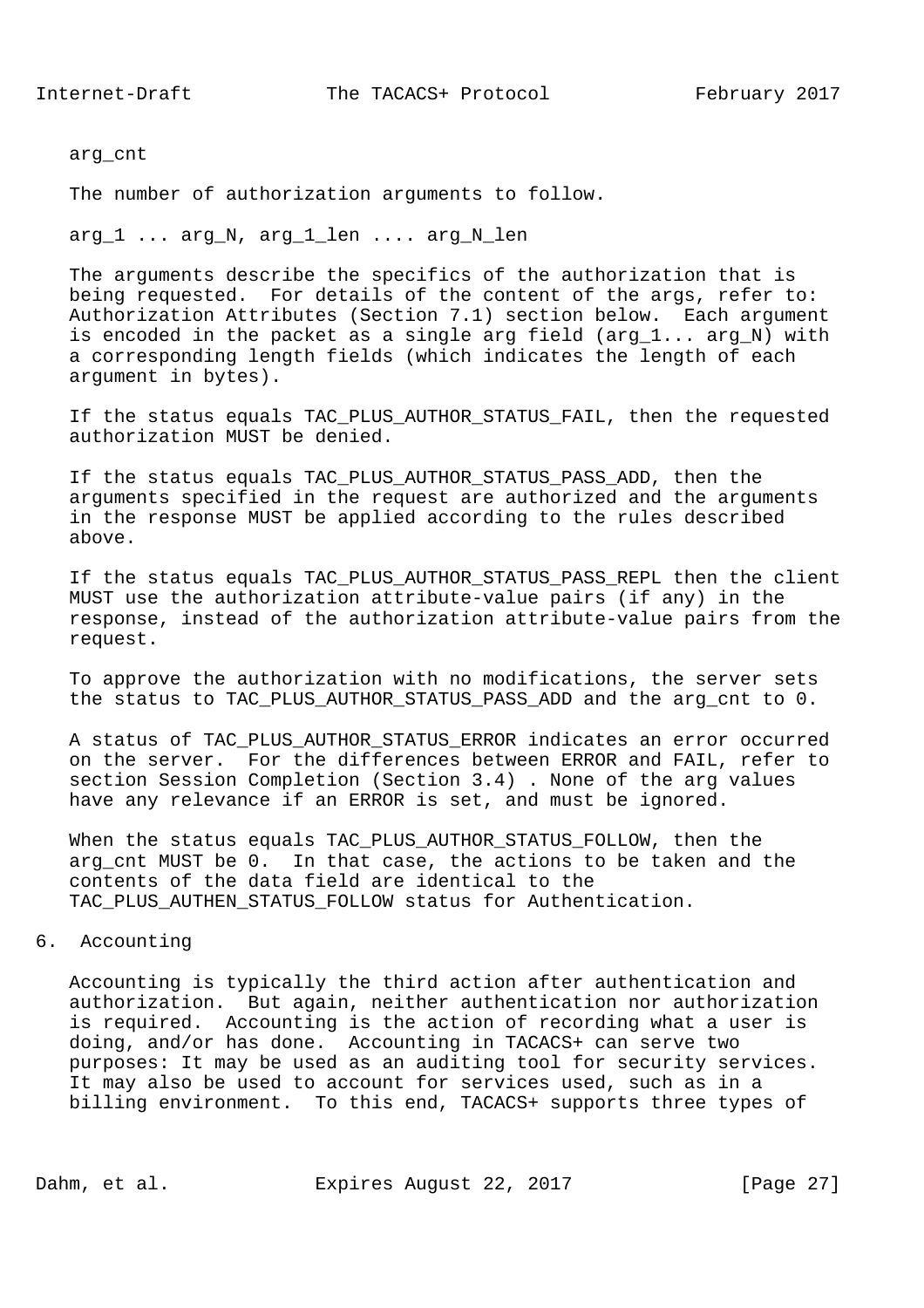accounting records. Start records indicate that a service is about to begin. Stop records indicate that a service has just terminated, and Update records are intermediate notices that indicate that a service is still being performed. TACACS+ accounting records contain all the information used in the authorization records, and also contain accounting specific information such as start and stop times (when appropriate) and resource usage information. A list of accounting attributes is defined in the accounting section (Section 6) .

## 6.1. The Account REQUEST Packet Body

|                |               | 1 2 3 4 5 6 7 8 1 2 3 4 5 6 7 8 1 2 3 4 5 6 7 8 1 2 3 4 5 6 7 8 |              |
|----------------|---------------|-----------------------------------------------------------------|--------------|
| flags          | authen_method | priv_lvl                                                        | authen_type  |
| authen_service | user_len      | port_len                                                        | rem_addr_len |
| arg_cnt        | arg_1_len     | arg_2_len                                                       | $\ddots$     |
| arg_N_len      | user          |                                                                 |              |
| port           |               |                                                                 |              |
| rem_addr       |               |                                                                 |              |
| $arg_1 \ldots$ |               |                                                                 |              |
| $arg_2 \ldots$ |               |                                                                 |              |
| $\cdots$       |               |                                                                 |              |
| $arg_N \ldots$ |               |                                                                 |              |
|                |               |                                                                 |              |

flags

This holds bitmapped flags.

TAC\_PLUS\_ACCT\_FLAG\_START := 0x02

TAC\_PLUS\_ACCT\_FLAG\_STOP := 0x04

TAC\_PLUS\_ACCT\_FLAG\_WATCHDOG := 0x08

 All other fields are defined in the authorization and authentication sections above and have the same semantics. They provide details for

Dahm, et al. Expires August 22, 2017 [Page 28]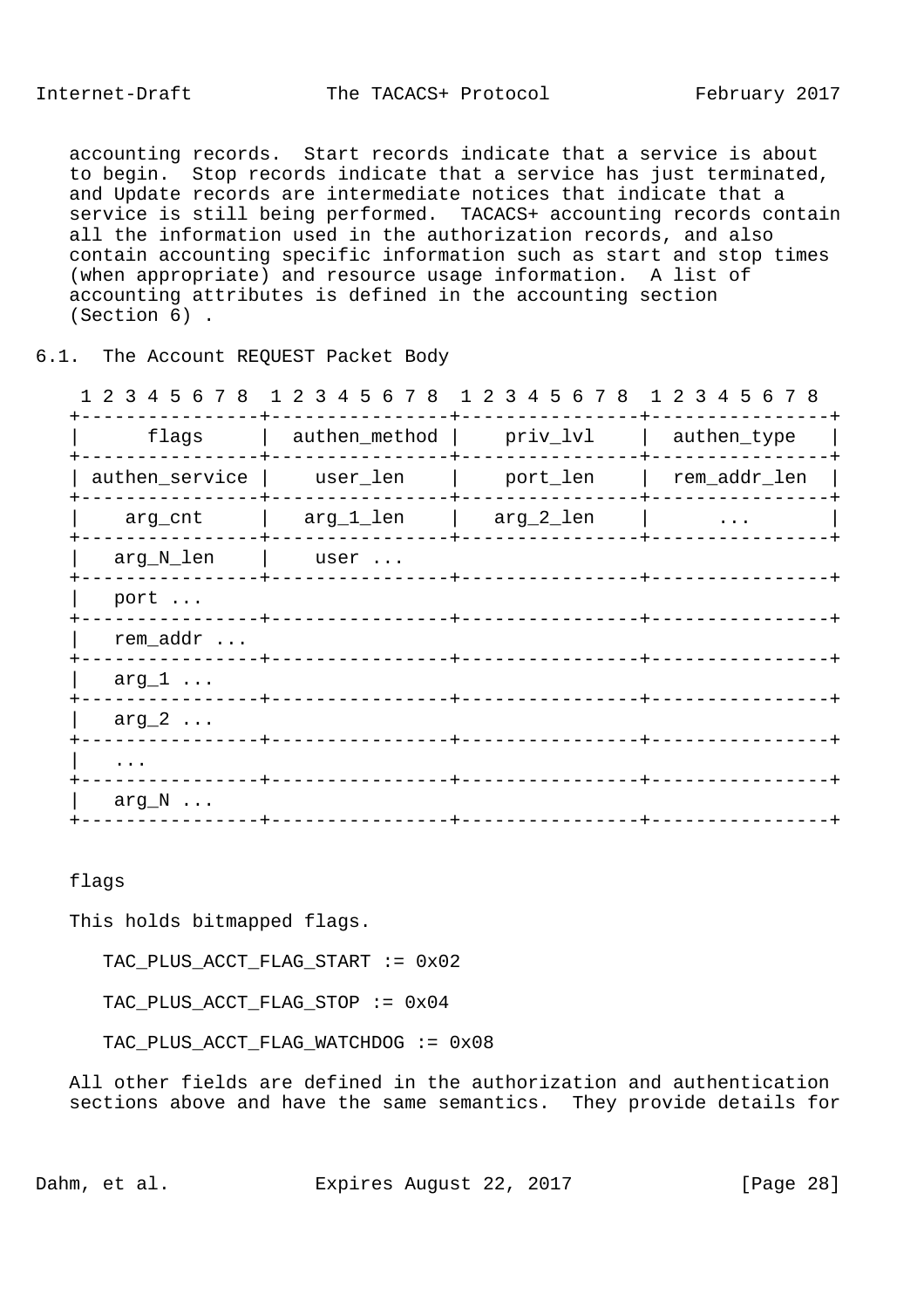the conditions on the client, and authentication context, so that these details may be logged for accounting purposes.

 See section 12 Accounting Attribute-value Pairs for the dictionary of attributes relevant to accounting.

#### 6.2. The Accounting REPLY Packet Body

 The purpose of accounting is to record the action that has occurred on the client. The server MUST reply with success only when the accounting request has been recorded. If the server did not record the accounting request then it MUST reply with ERROR.

 1 2 3 4 5 6 7 8 1 2 3 4 5 6 7 8 1 2 3 4 5 6 7 8 1 2 3 4 5 6 7 8 +----------------+----------------+----------------+----------------+ server\_msg len data\_len data\_len +----------------+----------------+----------------+----------------+ status | server\_msg ... +----------------+----------------+----------------+----------------+ data ... +----------------+

#### status

This is the return status. Values are:

TAC\_PLUS\_ACCT\_STATUS\_SUCCESS := 0x01

TAC\_PLUS\_ACCT\_STATUS\_ERROR := 0x02

TAC\_PLUS\_ACCT\_STATUS\_FOLLOW := 0x21

server\_msg, server\_msg\_len

 This is a US-ASCII string that may be presented to the user. The server\_msg\_len indicates the length of the server\_msg field, in bytes.

data, data\_len

 This is a US-ASCII string that may be presented on an administrative display, console or log. The decision to present this message is client specific. The data\_len indicates the length of the data field, in bytes.

 When the status equals TAC\_PLUS\_ACCT\_STATUS\_FOLLOW, then the actions to be taken and the contents of the data field are identical to the TAC PLUS AUTHEN STATUS FOLLOW status for Authentication.

Dahm, et al. Expires August 22, 2017 [Page 29]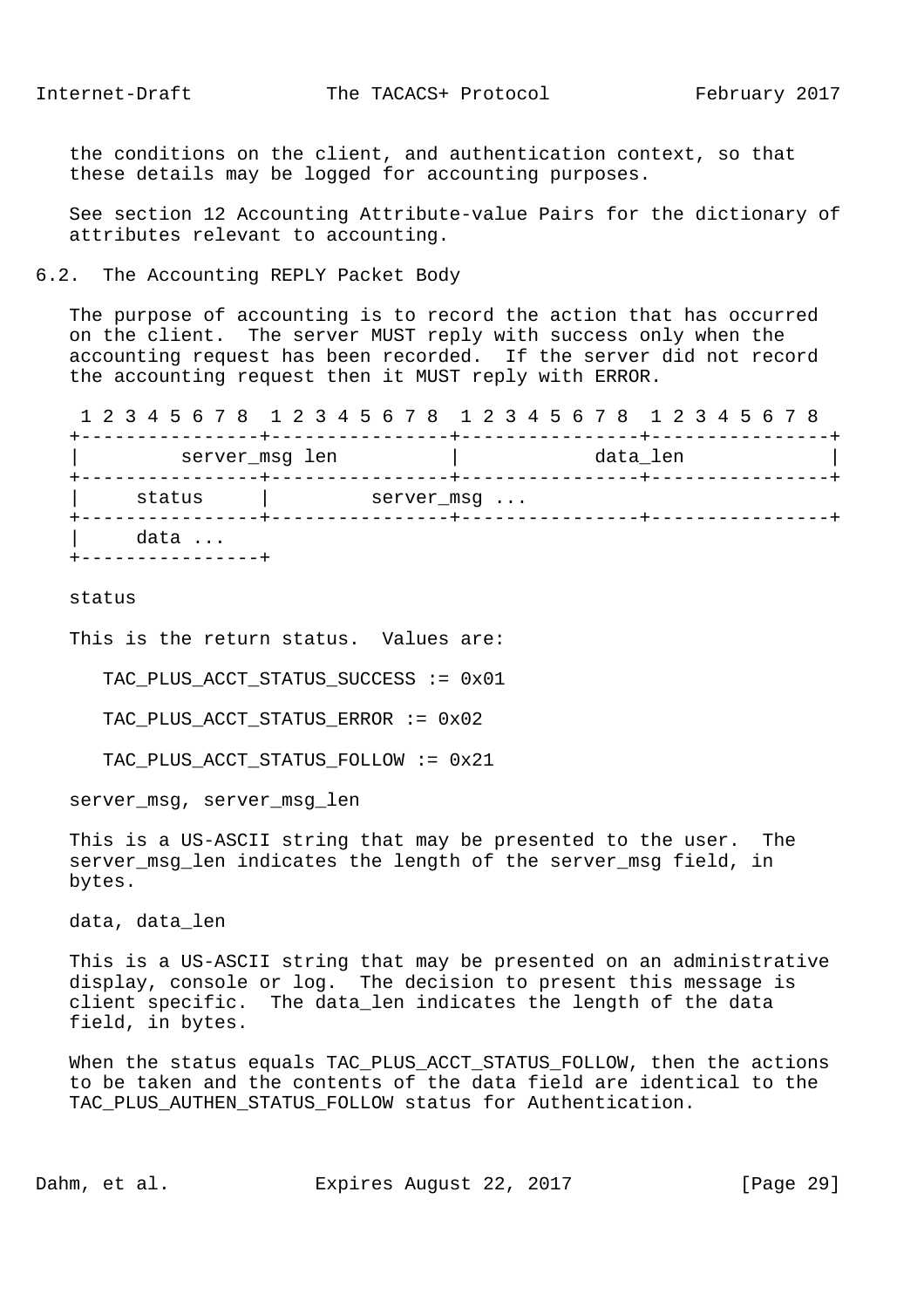TACACS+ accounting is intended to record various types of events on clients, for example: login sessions, command entry, and others as required by the client implementation. These events are collectively referred to in 'The Draft' [TheDraft] as "tasks".

 The TAC\_PLUS\_ACCT\_FLAG\_START flag indicates that this is a start accounting message. Start messages will only be sent once when a task is started. The TAC\_PLUS\_ACCT\_FLAG\_STOP indicates that this is a stop record and that the task has terminated. The TAC PLUS ACCT FLAG WATCHDOG flag means that this is an update record. Update records are sent at the client's discretion if the task has not finished.

Summary of Accounting Packets

| Watchdog | Stop | Start   Flags & OxE   Meaning |                                                                                                                                               |
|----------|------|-------------------------------|-----------------------------------------------------------------------------------------------------------------------------------------------|
|          |      | А                             | INVALID<br>Start Accounting Record<br>Stop Accounting Record<br>INVALID<br>Watchdog, no update<br>Watchdog, with update<br>INVALID<br>INVALID |

 The START and STOP flags are mutually exclusive. When the WATCHDOG flag is set along with the START flag, it indicates that the update record is a duplicate of the original START record. If the START flag is not set, then this indicates only that task is still running. The STOP flag MUST NOT be set in conjunction with the WATCHDOG flag.

 The Server MUST respond with TAC\_PLUS\_ACCT\_STATUS\_ERROR if the client requests an INVALID option.

## 7. Attribute-Value Pairs

 TACACS+ is intended to be an extensible protocol. The attributes used in Authorization and Accounting are not limited by thsi document. Some attributes are defined below for common use cases, clients MUST use these attributes when supporting the corresponding use cases.

 All numeric values in an attribute-value string are provided as decimal US-ASCII numbers, unless otherwise stated.

Dahm, et al. Expires August 22, 2017 [Page 30]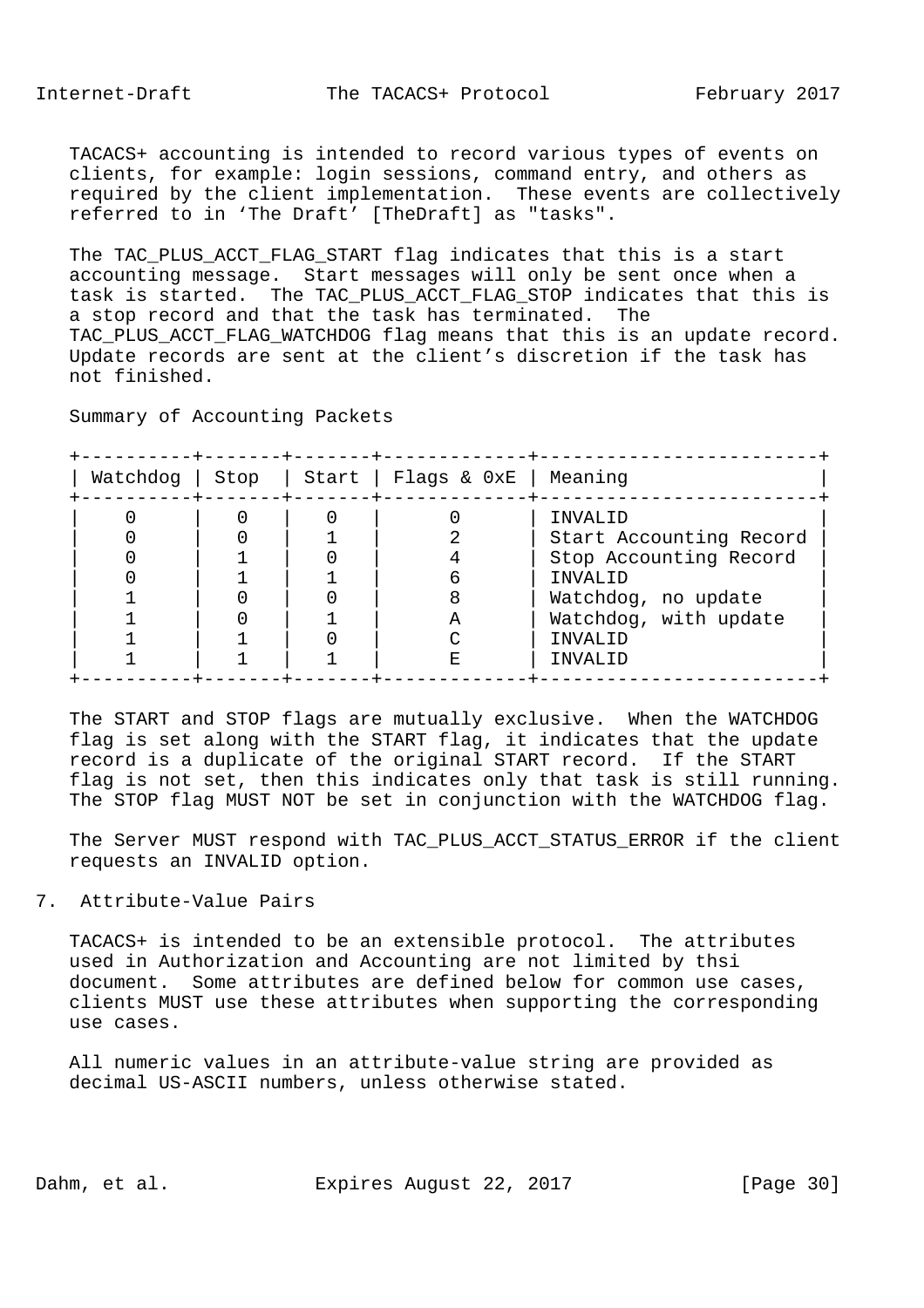All boolean attributes are encoded with values "true" or "false".

 It is recommended that hosts be specified as a IP address so as to avoid any ambiguities. ASCII numeric IPV4 address are specified as octets separated by dots ('.'), IPV6 address text representation defined in RFC 4291.

 Absolute times are specified in seconds since the epoch, 12:00am Jan 1 1970. The timezone MUST be UTC unless a timezone attribute is specified.

 Attributes may be submitted with no value, in which case they consist of the name and the mandatory or optional separator. For example, the attribute "cmd" which has no value is transmitted as a string of four characters "cmd="

## 7.1. Authorization Attributes

service

 The primary service. Specifying a service attribute indicates that this is a request for authorization or accounting of that service. For example: "shell", "tty-server", "connection", "system" and "firewall". This attribute MUST always be included.

protocol

the ptotocol field may be used to indicate a subset of a setvice.

cmd

 a shell (exec) command. This indicates the command name of the command that is to be run. The "cmd" attribute MUST be specified if service equals "shell".

 Authorization of shell commands is a common use-case for the TACACS+ protocol. Command Authorization generally takes one of two forms: session-based and command-based.

 For session-based shell authorization, the "cmd" argument will have an empty value. The client determines which commands are allowed in a session according to the arguments present in the authorization.

 In command-based authorization, the client requests that the server determine whether a command is allowed by making an authorization request for each command. The "cmd" argument will have the command name as its value.

Dahm, et al. Expires August 22, 2017 [Page 31]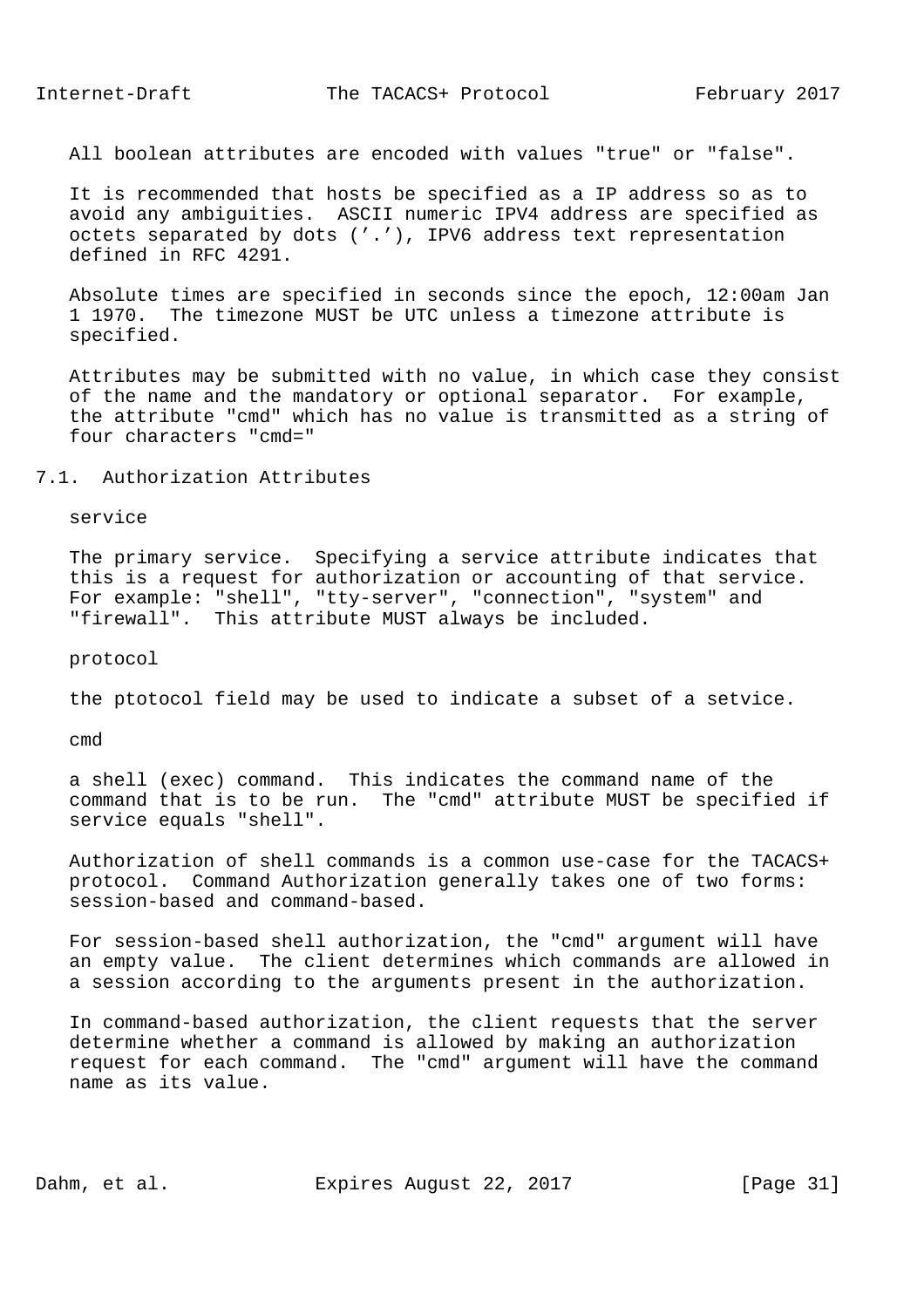cmd-arg

 an argument to a shell (exec) command. This indicates an argument for the shell command that is to be run. Multiple cmd-arg attributes may be specified, and they are order dependent.

acl

 US-ASCII number representing a connection access list. Applicable only to session-based shell authorization.

inacl

US-ASCII identifier for an interface input access list.

outacl

US-ASCII identifier for an interface output access list.

addr

a network address

addr-pool

 The identifier of an address pool from which the client can assign an address.

routing

 Boolean. Specifies whether routing information is to be propagated to, and accepted from this interface.

route

 Indicates a route that is to be applied to this interface. Values MUST be of the form "<dst\_address> <mask> [<routing\_addr>]". If a <routing\_addr> is not specified, the resulting route is via the requesting peer.

timeout

 an absolute timer for the connection (in minutes). A value of zero indicates no timeout.

idletime

Dahm, et al. Expires August 22, 2017 [Page 32]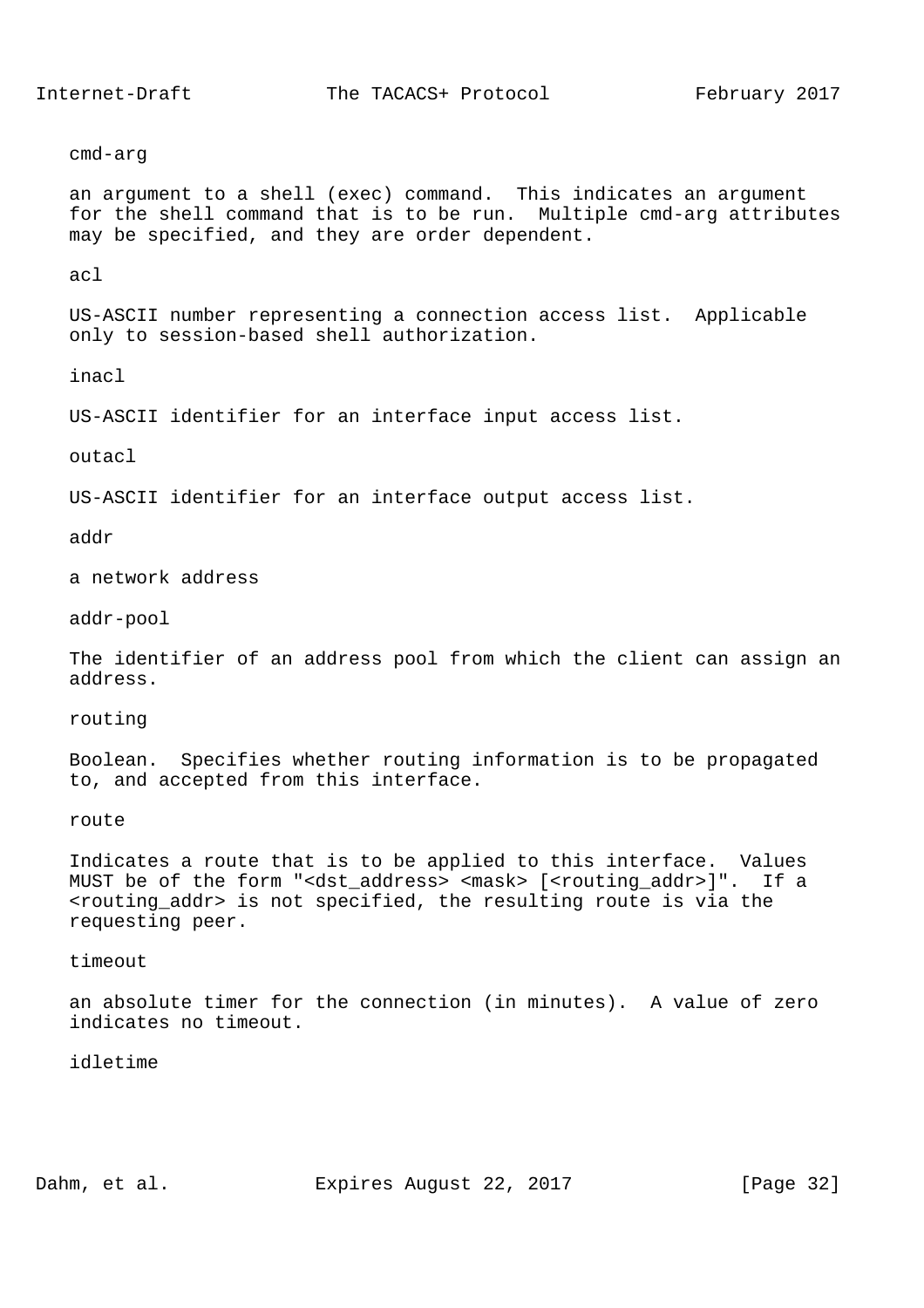an idle-timeout for the connection (in minutes). A value of zero indicates no timeout.

autocmd

 an auto-command to run. Applicable only to session-based shell authorization.

noescape

 Boolean. Prevents user from using an escape character. Applicable only to session-based shell authorization.

nohangup

 Boolean. Do not disconnect after an automatic command. Applicable only to session-based shell authorization.y.

priv-lvl

 privilege level to be assigned. Please refer to the Privilege Level section (Section 8) below.

remote\_user

 remote userid (authen\_method must have the value TAC\_PLUS\_AUTHEN\_METH\_RCMD). In the case of rcmd authorizations, the authen\_method will be set to TAC\_PLUS\_AUTHEN\_METH\_RCMD and the remote\_user and remote\_host attributes will provide the remote user and host information to enable rhost style authorization. The response may request that a privilege level be set for the user.

remote\_host

 remote host (authen\_method must have the value TAC\_PLUS\_AUTHEN\_METH\_RCMD)

callback-dialstring

 Indicates that callback is to be done. Value is a dialstring, or empty. Empty value indicates that the service MAY choose to get the dialstring through other means.

callback-line

The line number to use for a callback.

callback-rotary

Dahm, et al. Expires August 22, 2017 [Page 33]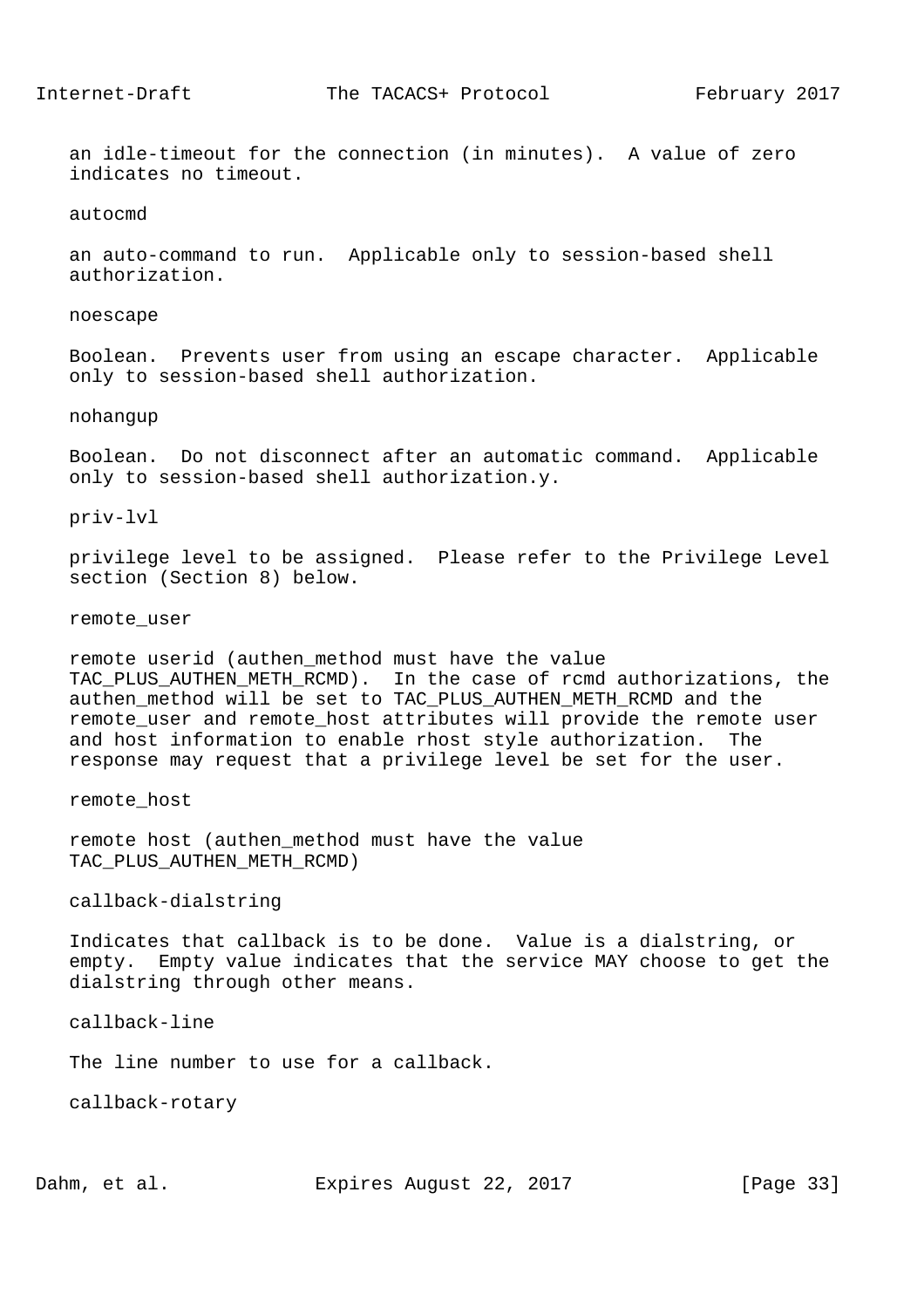The rotary number to use for a callback.

nocallback-verify

Do not require authentication after callback.

7.2. Accounting Attributes

 The following attributes are defined for TACACS+ accounting only. They MUST precede any attribute-value pairs that are defined in the authorization section (Section 5) above.

task\_id

 Start and stop records for the same event MUST have matching task\_id attribute values. The client MUST ensure that active task\_ids are not duplicated: a client MUST NOT reuse a task\_id a start record until it has sent a stop record for that task\_id. Servers MUST not make assumptions about the format of a task id.

start\_time

The time the action started (in seconds since the epoch.).

stop\_time

The time the action stopped (in seconds since the epoch.)

elapsed\_time

The elapsed time in seconds for the action.

timezone

The timezone abbreviation for all timestamps included in this packet.

event

 Used only when "service=system". Current values are "net\_acct", "cmd\_acct", "conn\_acct", "shell\_acct" "sys\_acct" and "clock\_change". These indicate system level changes. The flags field SHOULD indicate whether the service started or stopped.

#### reason

Accompanies an event attribute. It describes why the event occurred.

bytes

Dahm, et al. **Expires August 22, 2017** [Page 34]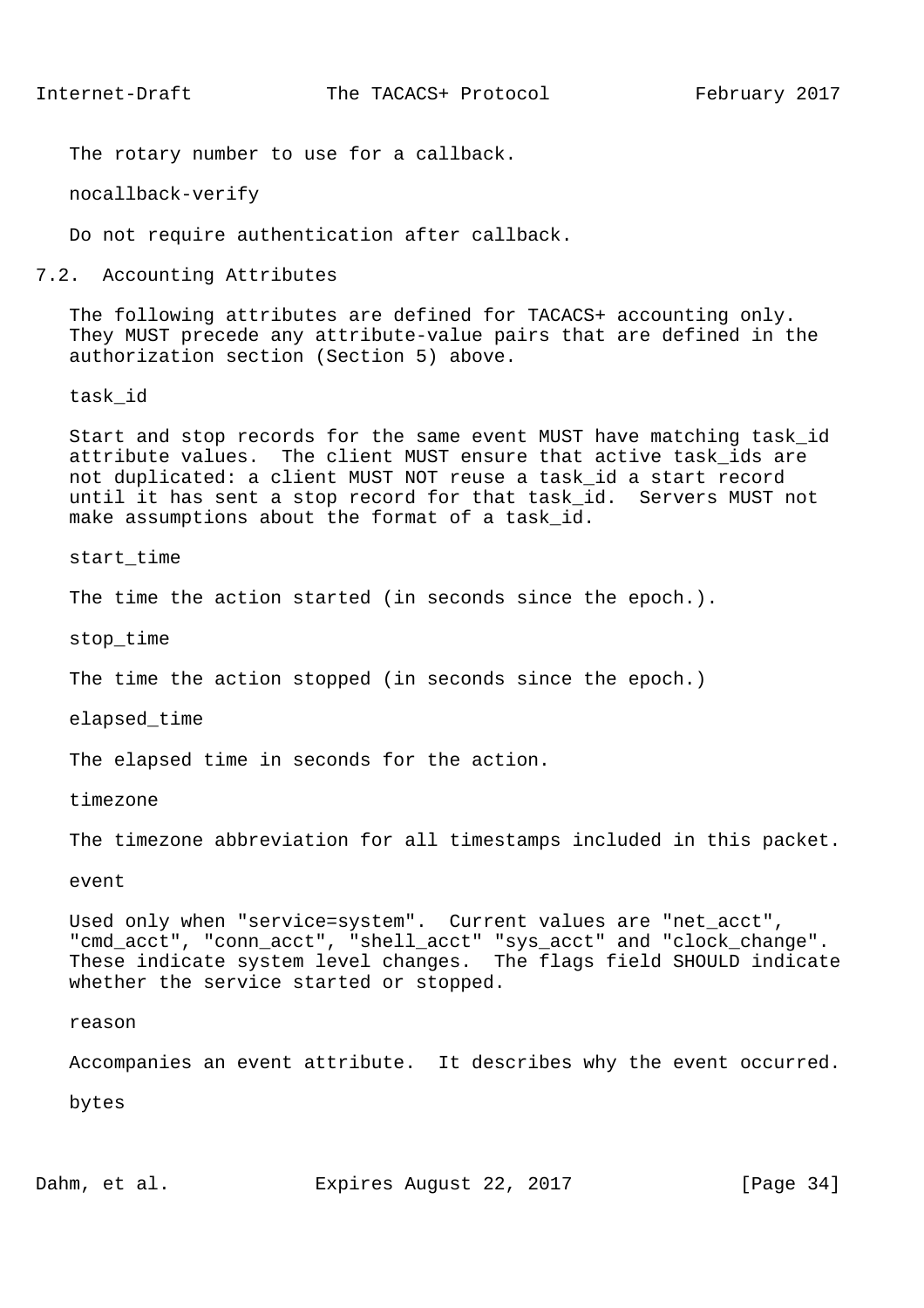The number of bytes transferred by this action

bytes\_in

The number of input bytes transferred by this action to the port

bytes\_out

The number of output bytes transferred by this action from the port

paks

The number of packets transferred by this action.

paks\_in

The number of input packets transferred by this action to the port.

paks\_out

 The number of output packets transferred by this action from the port.

status

 The numeric status value associated with the action. This is a signed four (4) byte word in network byte order. 0 is defined as success. Negative numbers indicate errors. Positive numbers indicate non-error failures. The exact status values may be defined by the client.

err\_msg

An US-ASCII string describing the status of the action.

8. Privilege Levels

 The TACACS+ Protocol supports flexible authorization schemes through the extensible attributes.

 One scheme is built in to the protocol and has been extensively used for Session-based shell authorization: Privilege Levels. Privilege Levels are ordered values from 0 to 15 with each level being a superset of the next lower value. Configuration and implementation of the client will map actions ()such as the permission to execute of specific commands) to different privilege levels. Pre-defined values are:

Dahm, et al. Expires August 22, 2017 [Page 35]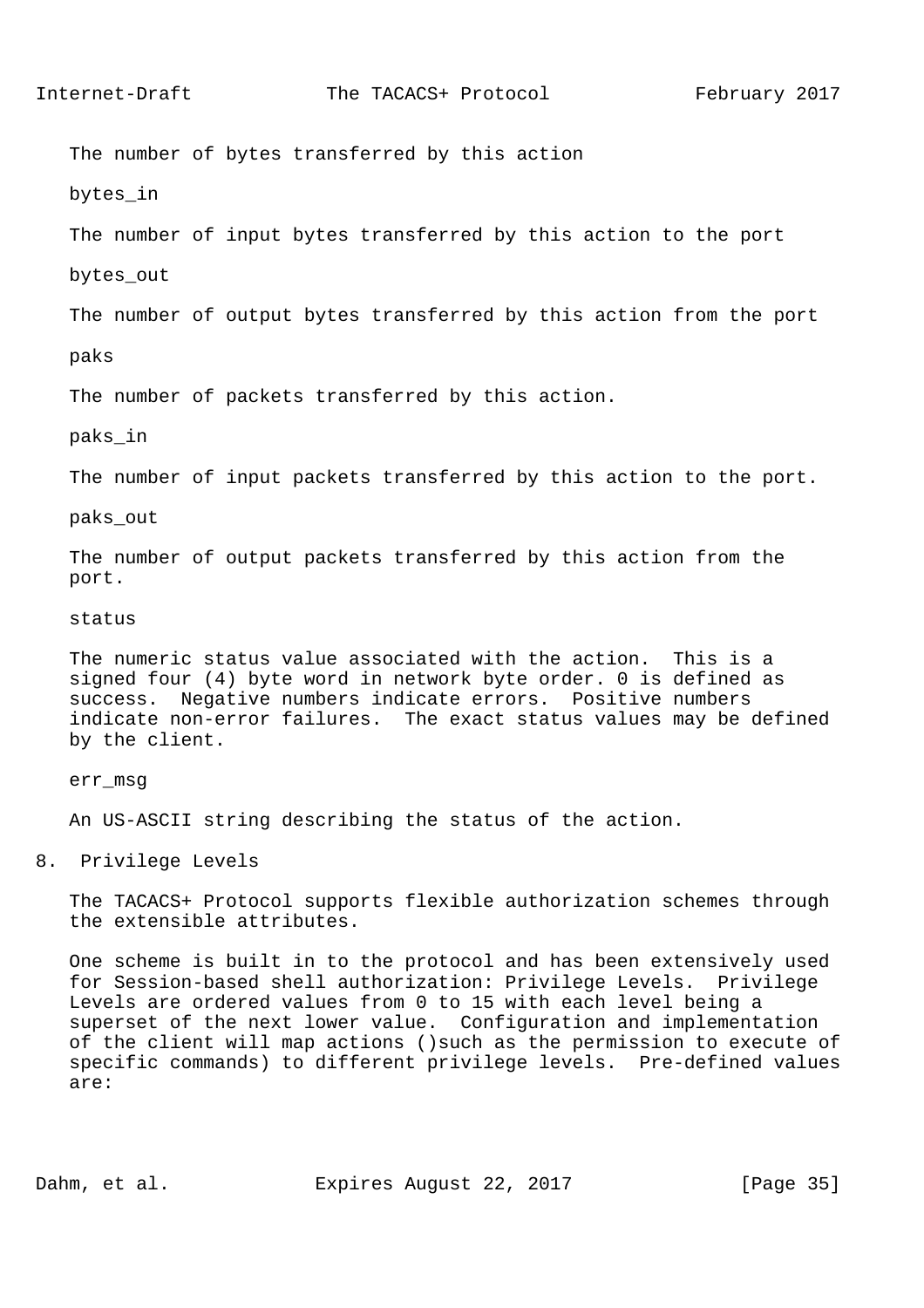TAC\_PLUS\_PRIV\_LVL\_MAX := 0x0f TAC\_PLUS\_PRIV\_LVL\_ROOT := 0x0f TAC PLUS PRIV LVL USER := 0x01 TAC\_PLUS\_PRIV\_LVL\_MIN := 0x00

 A Privilege level can be assigned to a shell (EXEC) session when it starts starts (for example, TAC PLUS PRIV LVL USER). The client will permit the actions associated with this level to be executed. This privilege level is returned by the Server in a session-based shell authorization (when "service" equals "shell" and "cmd" is empty). When a user required to perfrom actions that are mapped to a higher privilege level, then an ENABLE type reuthentication can be initiated by the client, in a way similar to su in unix. The client will insert the required privilege level into the authentication header for enable authentication request.

 The use of Privilege levels to determine session-based access to commands and resources is not mandatory for clients. Although the privilege level scheme is widely supported, its lack of flexibility in requiring a single monotonic hierarchy of permissions means that other session-based command authorization schemes have evolved, and so it is no longer mandatory for clients to use it. However, it is still common enough that it SHOULD be supported by servers.

9. TACACS+ Security Considerations

 Although in widespread use, the TACACS+ protocol (as defined in "the Draft") does not meet modern security standards on its own. For this reason, the authors intend to follow up this document with a more secure version of the protocol.

 TACACS+ was originally specified in "The Draft" (1998) is incomplete, and leaves key points unspecified. As a result, software authors have had to make implementation choices about what should, or should not, be done in certain situations. These implementation choices are somewhat constrained by ad hoc interoperability tests. That is, all TACACS+ clients and servers interoperate, so there is a rough consensus on how the protocol works.

9.1. Security of The Protocol

 The major security issue with the TACACS+ protocol is the absence of a security mechanism that would meet modern day requirements. The draft included an "encryption" mechanism, however this has been more correctly referred to as "obfuscation" in this document.

Dahm, et al. Expires August 22, 2017 [Page 36]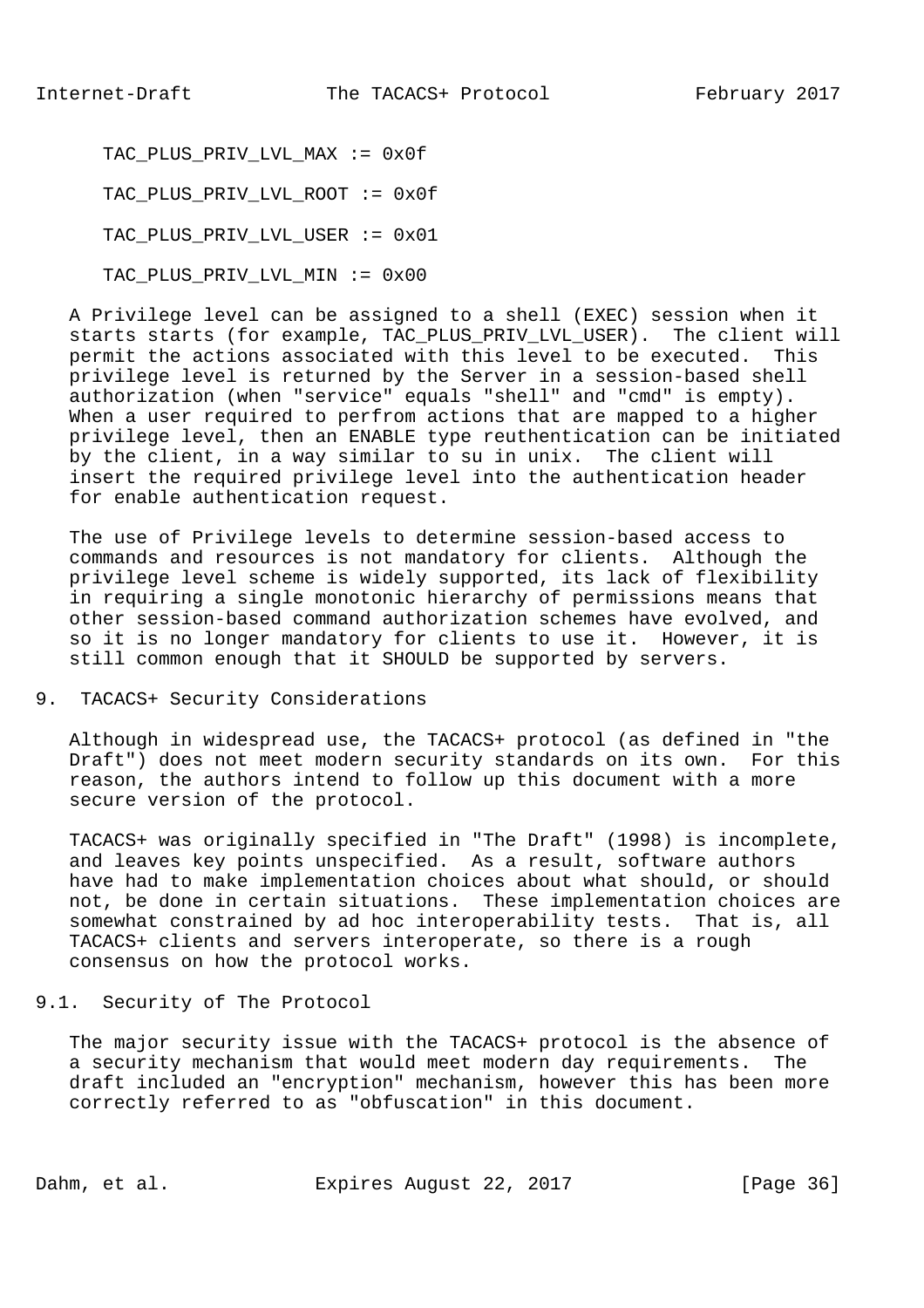The choice of obfuscating the body but not the packet header means that an attacker can modify the header without detection.

For example, a "session id" can be replaced by an alternate one, which could allow an unprivileged administrator to "steal" the authorization from a session for a privileged administrator. An attacker could also update the "flags" field to indicate that one or the other end of a connection requires TAC\_PLUS\_UNENCRYPTED\_FLAG, which would subvert the obfuscation mechanism.

 Without application of alternative secure transport, implementations rely on limiting access to known clients. Attacks who can guess the key or break the obfuscastion method can gain unrestricted and undetected access to all TACACS+ traffic. The negative side effects of such a successful attack cannot be overstated.

# 9.2. Security of Authentication Sessions

 The authentication options include options which MUST NOT be used outside a secured deployment. Specifically, options which permit the exchange of clear-text passwords or MSCHAPv1 and MS-CHAPv2. As of the publication of this document, there has been no similar attacks on the CHAP protocol.

 Section 4.4.3 permits the redirection of a session to another server via the TAC\_PLUS\_AUTHEN\_STATUS\_FOLLOW mechanism. As part of this process, the secret key for a new server can be sent to the client. This public exchange of secret keys means that once one session is broken, it may be possible to leverage that attack to attacking connections to other servers. This option MUST NOT be used outside a secured deployment.

## 9.3. Security of Authorization Sessions

 TACACS+ authorization is specifically separate from authentication. Careful consideration must be given to whether this mode is appropriate for the target deployment. Authorization sessions are not cryptographically linked to any authentication sessions. Instead, sessions are tied together implicitly by the contents of the other fields, such as "use", "port", "rem\_addr", etc.

 The specification allows for the exchange of attribute-value pairs. While a few such attributes are defined here, the protocol is extensible, and vendors can define their own attributes. There is no registry for such attributes, and in the absence of a published specification, no way for a client or server to know the meaning of a new attribute.

Dahm, et al. Expires August 22, 2017 [Page 37]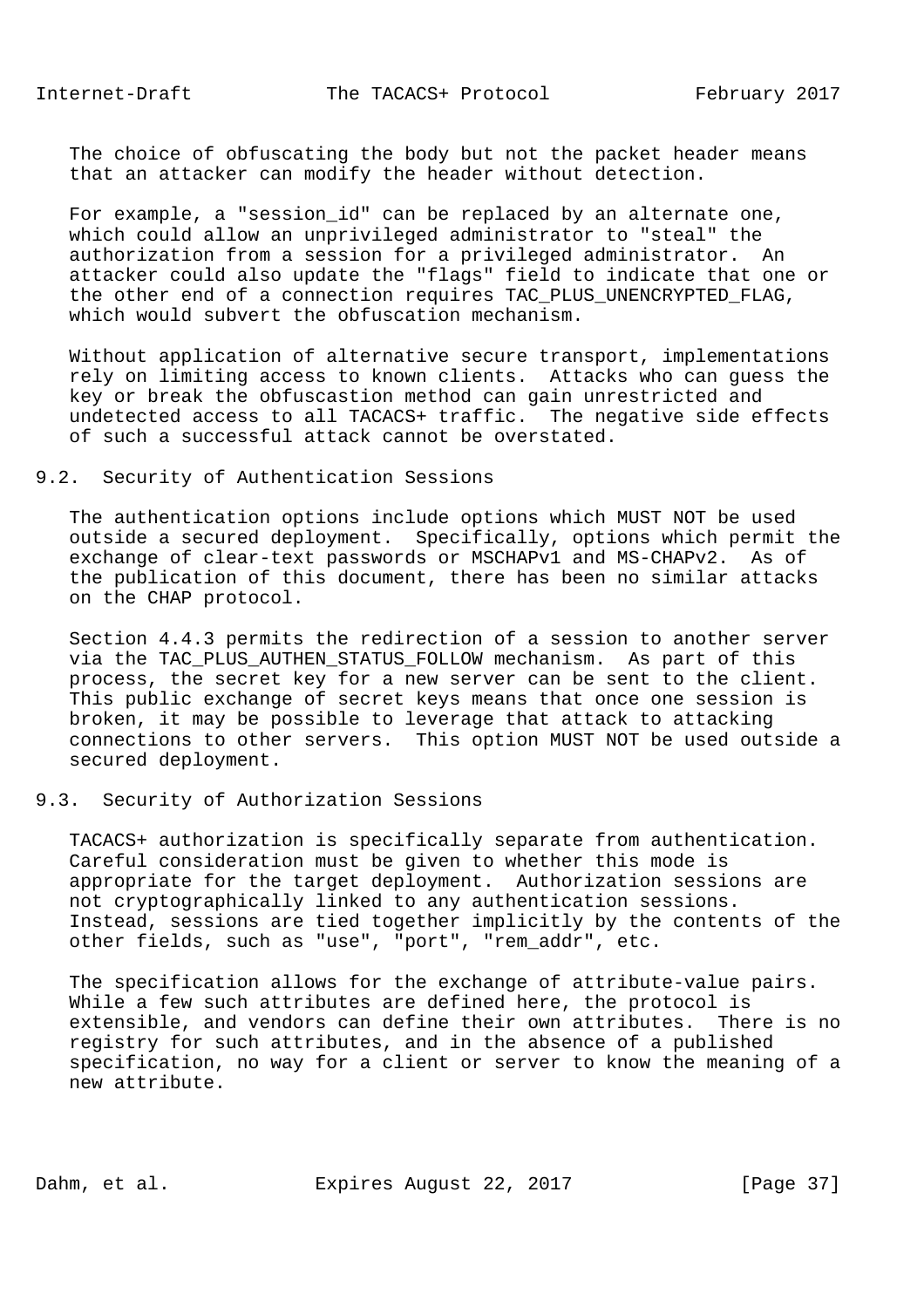As a result, implemetors MUST ensure that new attribute-value pairs are used consistently to communicate between client and server implementations.

# 9.4. Security of Accounting Sessions

 The security considerations for accounting sessions are largely the same as for authorization sessions. This section describes additional issues specific to accounting sessions.

 There is no way in TACACS+ to signal that accounting is required. There is no way for a server to signal a client how often accounting is required. The accounting packets are received solely at the clients discretion. Adding such functionality would assist with auditing of user actions.

 The "task\_id" field is defined only for accounting packets, and not for authentication or authorization packets. As such, it is difficult to correlate accounting data with a previous authentication or authorization request.

## 9.5. TACACS+ Deployment Recommendations

 Due to the above concerns with the protocol, it is critical that it be deployed in a secure manner. The following recommendations are made for those deploying and configuring TACACS+ as a solution for Device Administration:

 Secure the Deployment: TACACS+ does not provide modern security so TACACS+ MUST BE employed over networks which ensure privacy and integrity of the communication. The way this is ensured will depend upon the organisational means: a dedicated and secure management network where available in enterprise deployments, or IPsec where dedicated networks are not available.

 Always set a secret key (recommended minimum 14 characters) on the client and server when configuring the connection between them.

 Servers MUST be configured with a list of known clients. Servers MUST be configured to reject requests from clients not on the list. A unique secret key SHOULD be configured for every individual client.

 Restrict to TAC\_PLUS\_AUTHEN\_TYPE\_CHAP for authen\_type where possible. Use other options only when unavoidable due to requirements of identity/password systems.

Dahm, et al. Expires August 22, 2017 [Page 38]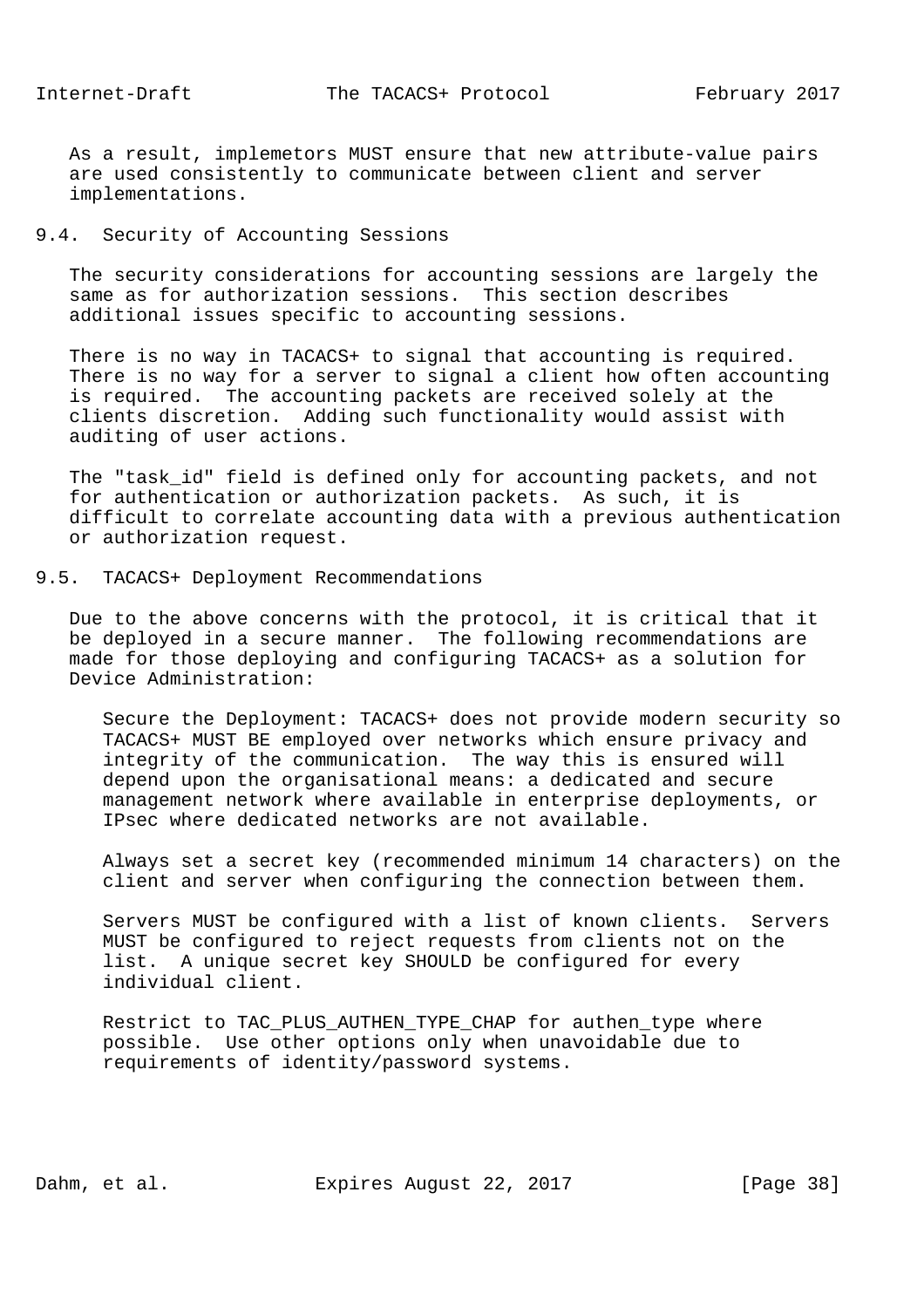Servers SHOULD be restricted to requiring TACACS+ authentication for authorization requests (i.e. TAC\_PLUS\_AUTHEN\_METH\_TACACSPLUS is used).

 Avoid the use of the redirection mechanism. TAC\_PLUS\_AUTHEN\_STATUS\_FOLLOW, specifically avoid the option to send send secret keys in the server list.

 Take case when applying extensions to the dictionary of authorization/accounting arguments. Ensure that the client and server use of new argument names are consistent.

9.6. TACACS+ Client Implementation Recommendations

When implementing TACACS+ Clients it is recommended:

 Clients SHOULD not use TAC\_PLUS\_UNENCRYPTED\_FLAG, even on networks that are considered secure.

 Ignore redirects to hosts which are outside of the pre-configured range or list. A client SHOULD ignore any key provided via TAC PLUS AUTHEN STATUS FOLLOW, and SHOULD instead use a preconfigured key for that host.

 If receiving an unknown mandatory authorization attribute, behave as if it had received TAC\_PLUS\_AUTHOR\_STATUS\_FAIL. For full details, refer to (Authorization attributes section).

9.7. TACACS+ Server Implementation Recommendations

When implementing TACACS+ Servers, it is recommended:

 Server SHOULD reject all connections which have the TAC\_PLUS\_UNENCRYPTED\_FLAG with applicable ERROR response for type of packet.

 Servers MUST permit configuration of secret keys per individual client. Servers SHOULD warn administrators if secret keys are not unique per client.

 On detection of an invalid shared secret: Servers SHOULD NOT accept any new sessions on a connection, and terminate the connection on completion of any sessions previously established with a valid shared secret.

Allow the administrator to mandate : - TAC\_PLUS\_AUTHEN\_TYPE\_CHAP for authen\_type - TAC\_PLUS\_AUTHEN\_METH\_TACACSPLUS for authen method in authorization - Minimum length for shared secrets

Dahm, et al. Expires August 22, 2017 [Page 39]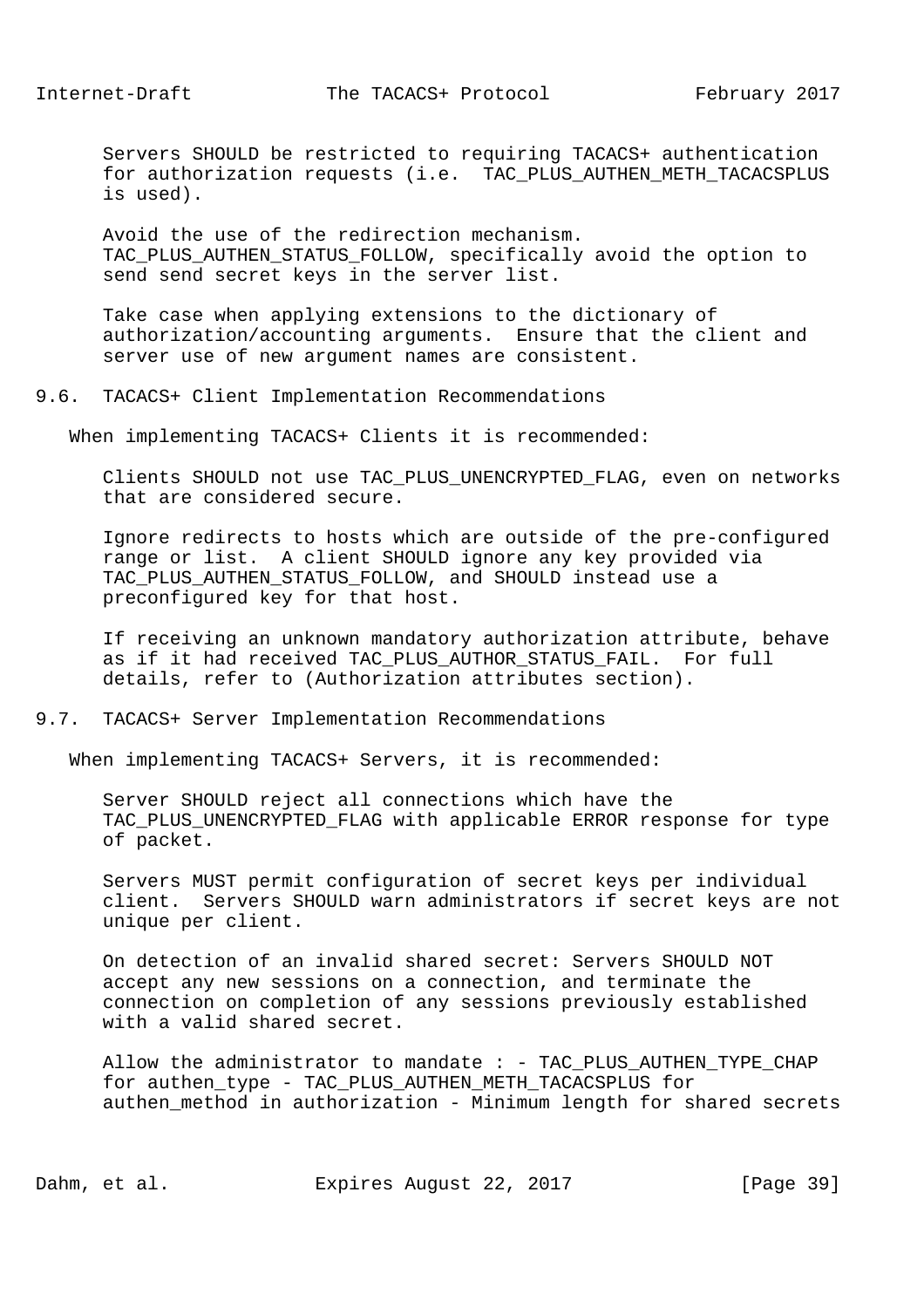## 9.8. TACACS+ Security and Operational Concerns

 This section identifies some of the known security and operational concerns. It is important to acknowledge that TACACS+ on its own does not provide modern levels of security, and that it MUST be used within a secure deployment.

 The "encryption" is based upon MD5. In modern terms this can be regarded merely as "obfuscation".

 Only the packet body (not header) is obfuscated. For example, session\_id, flags containing TAC\_PLUS\_UNENCRYPTED\_FLAG is exposed in cleartext.

 Support of insecure authentication protocols such as plaintext, MS-CHAP.

 Difficulty to correlate authentication, authorization, and accounting requests for a single unit of end client activity.

 Potential confusion between clients and servers from different vendors of the meaning of specific argument attributes.

 Potential confusion between clients and servers from different vendors of the meaning of specific commands.

 In summary: It is strongly advised that TACACS+ MUST be used within a secure deployment. Failure to do so may impact overall network security.

# 10. References

[TheDraft]

 Carrel, D. and L. Grant, "The TACACS+ Protocol Version 1.78", June 1997, <https://tools.ietf.org/html/draft grant-tacacs-02>.

- [RFC1321] Rivest, R., "The MD5 Message-Digest Algorithm", RFC 1321, April 1992.
- [RFC1334] Lloyd, B. and W. Simpson, "PPP Authentication Protocols", RFC 1334, DOI 10.17487/RFC1334, October 1992, <http://www.rfc-editor.org/info/rfc1334>.
- [RFC1750] Eastlake 3rd, D., Crocker, S., and J. Schiller, "Randomness Recommendations for Security", RFC 1750, DOI 10.17487/RFC1750, December 1994, <http://www.rfc-editor.org/info/rfc1750>.

Dahm, et al. Expires August 22, 2017 [Page 40]